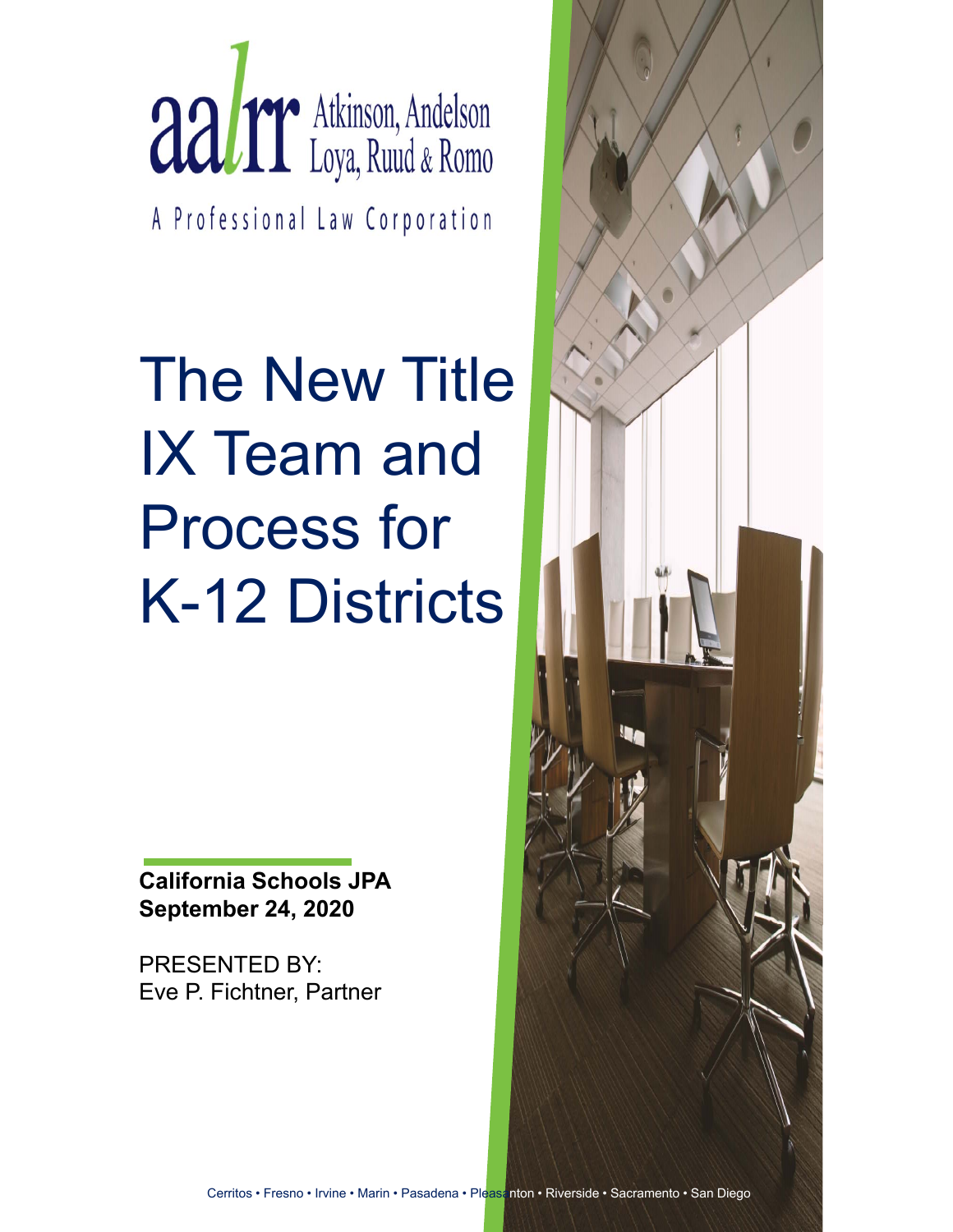



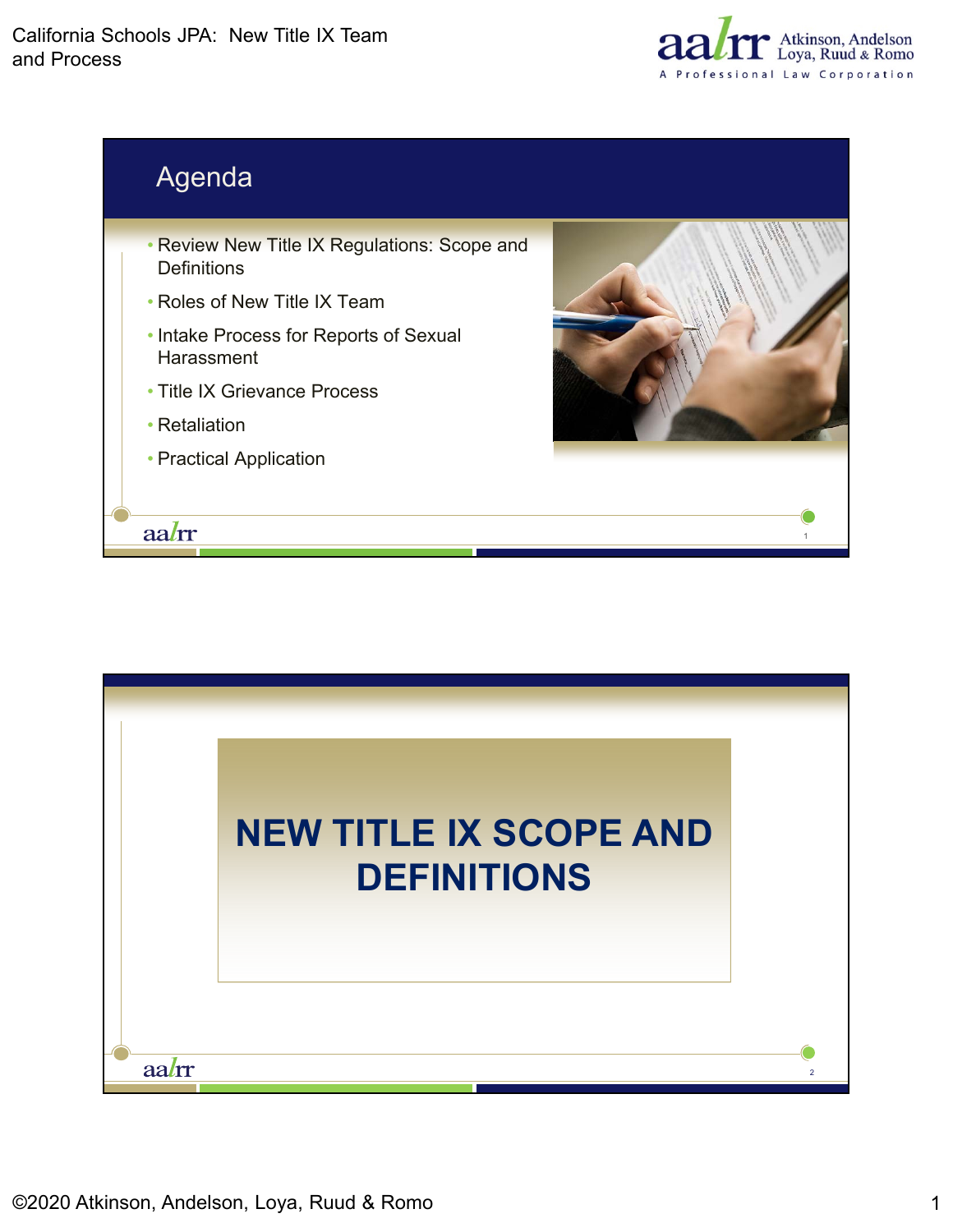

| Federal Law - Title IX:                                                                                                                                                                                                                             |  |
|-----------------------------------------------------------------------------------------------------------------------------------------------------------------------------------------------------------------------------------------------------|--|
| No person in the United States shall, on the basis of sex, be<br>excluded from participation in, be denied the benefits of, or be<br>subjected to discrimination under any education program or<br>activity receiving Federal financial assistance. |  |
| (Title IX of the Education Amendments of 1972 (20 U.S.C. Section 1681 et seq.) and related<br>regulations (34 C.F.R. Part 106).)                                                                                                                    |  |
| aam                                                                                                                                                                                                                                                 |  |

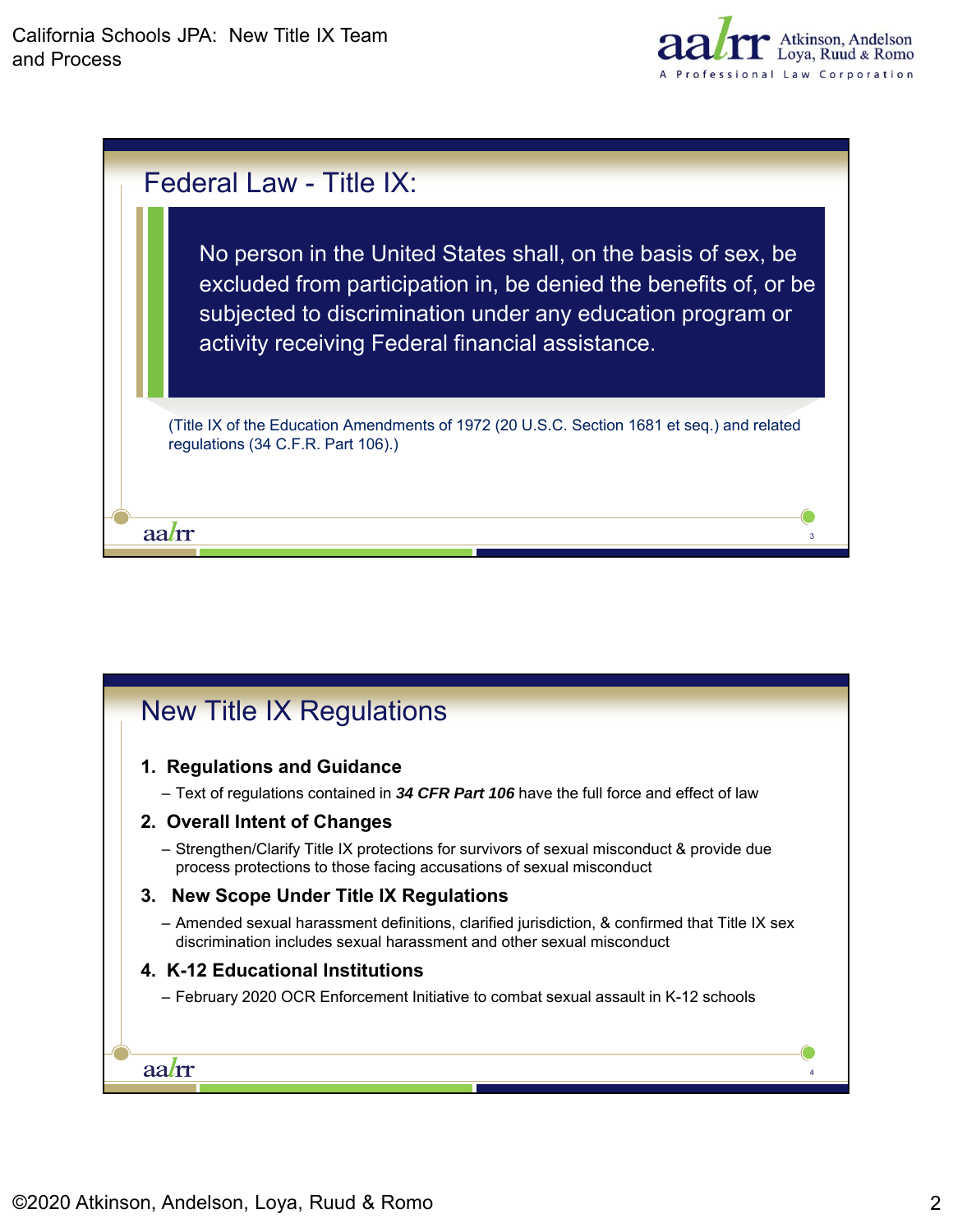



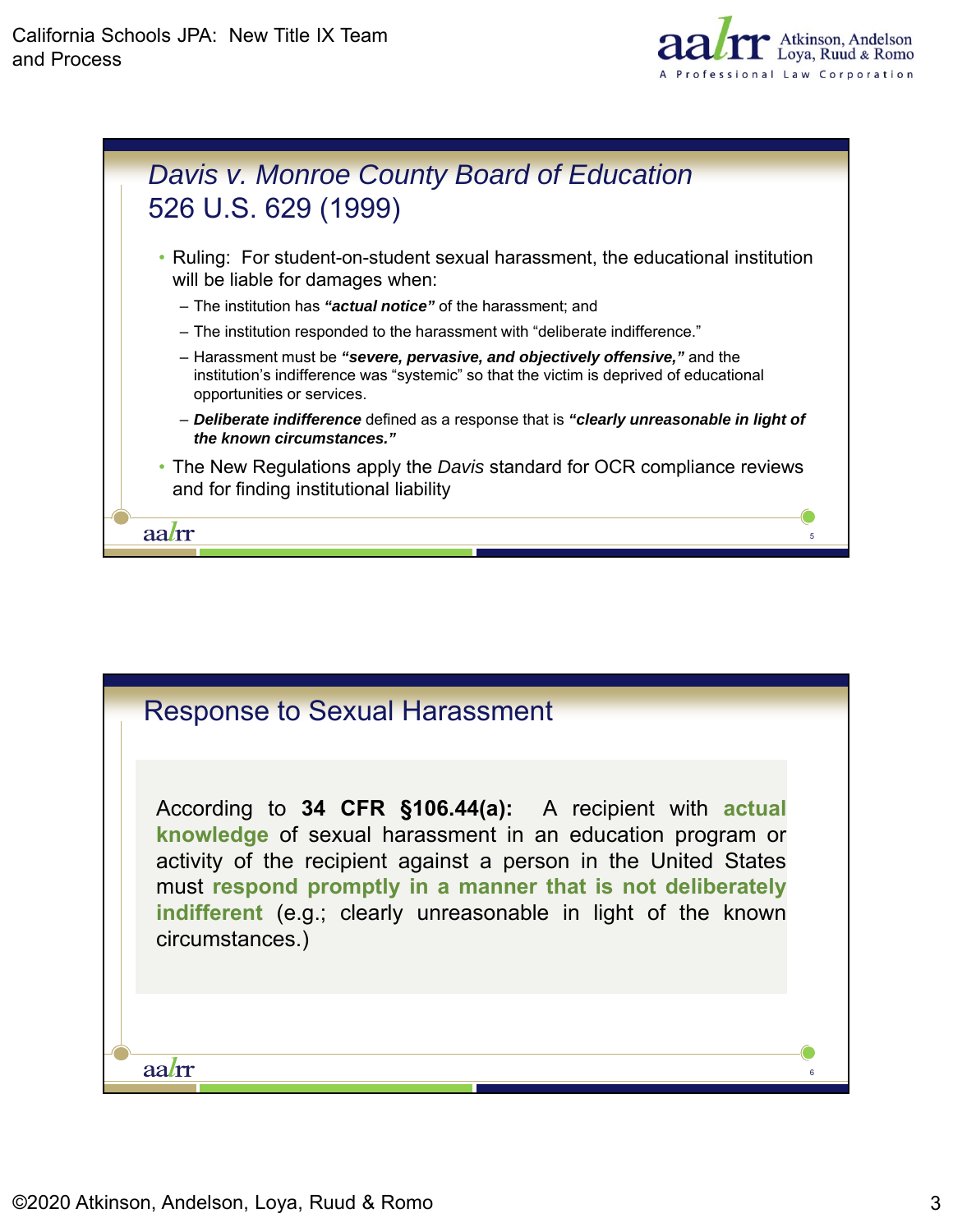



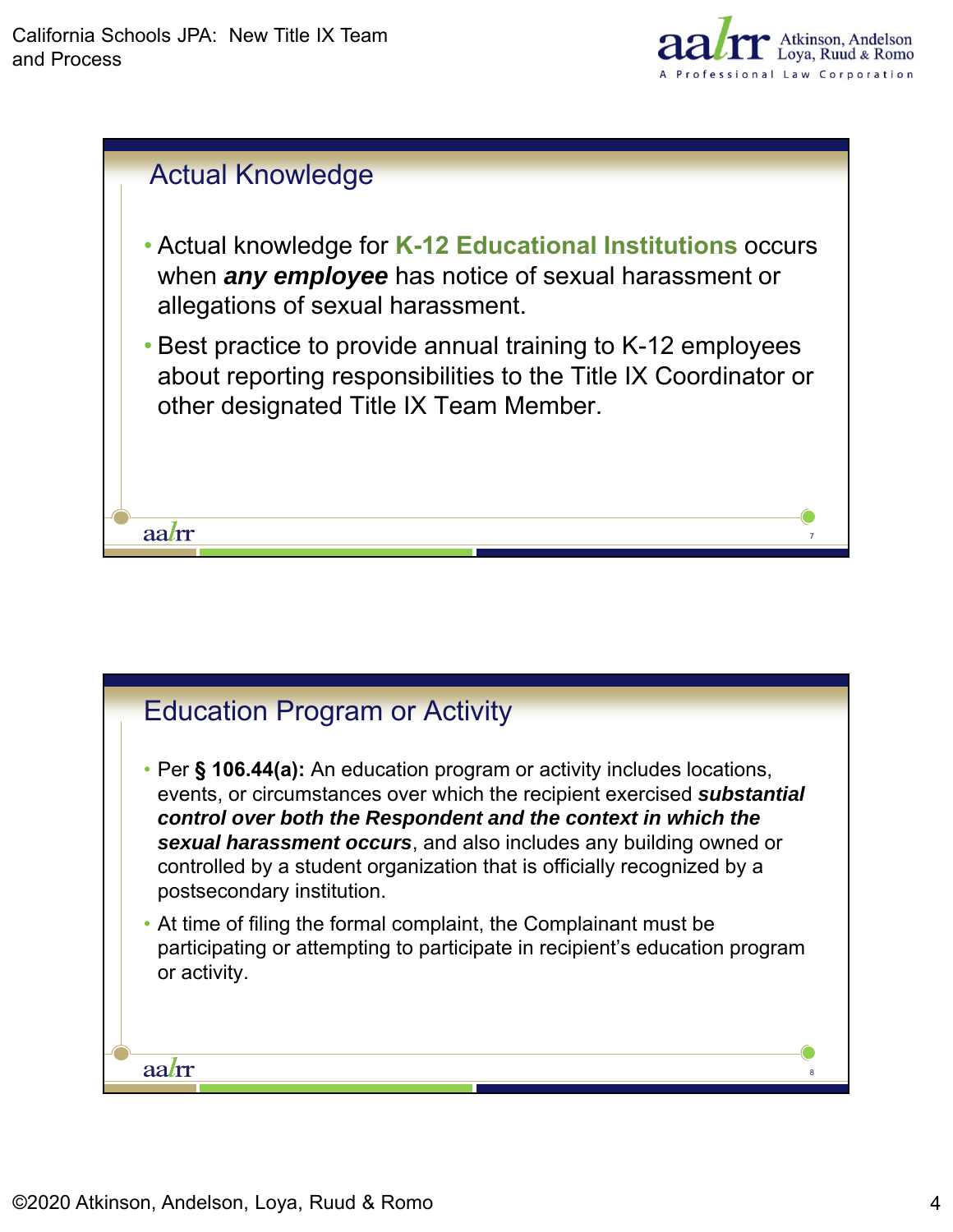



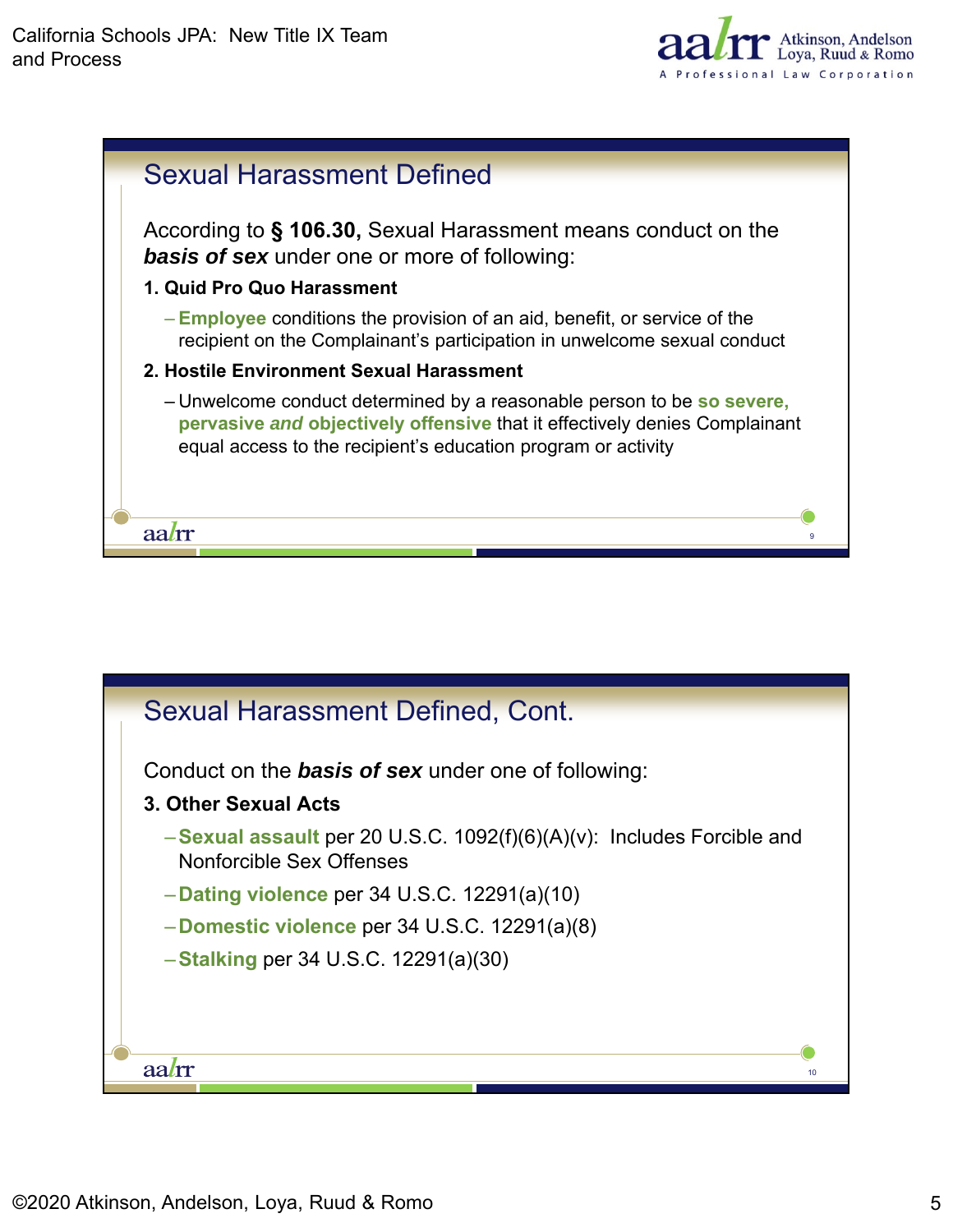



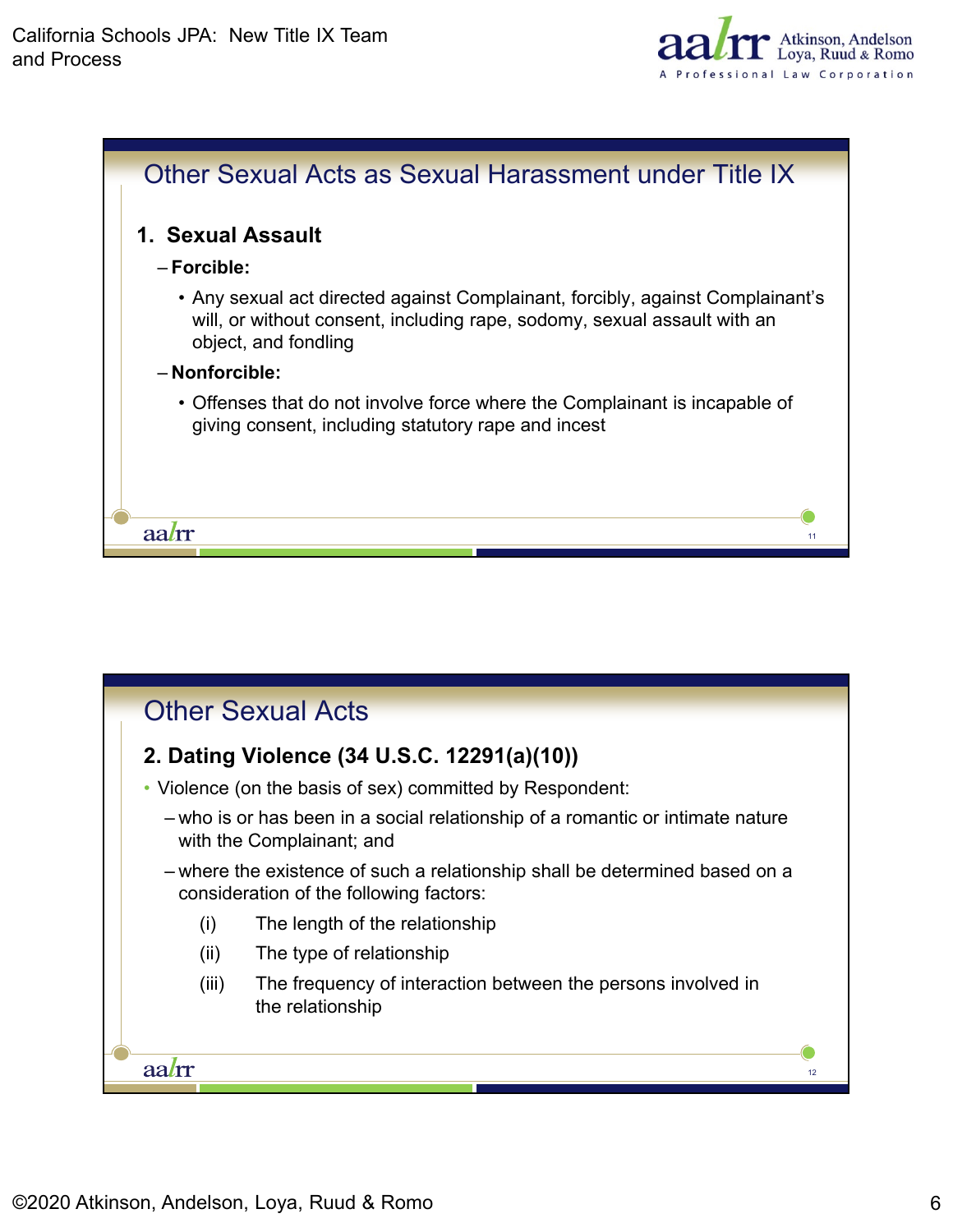



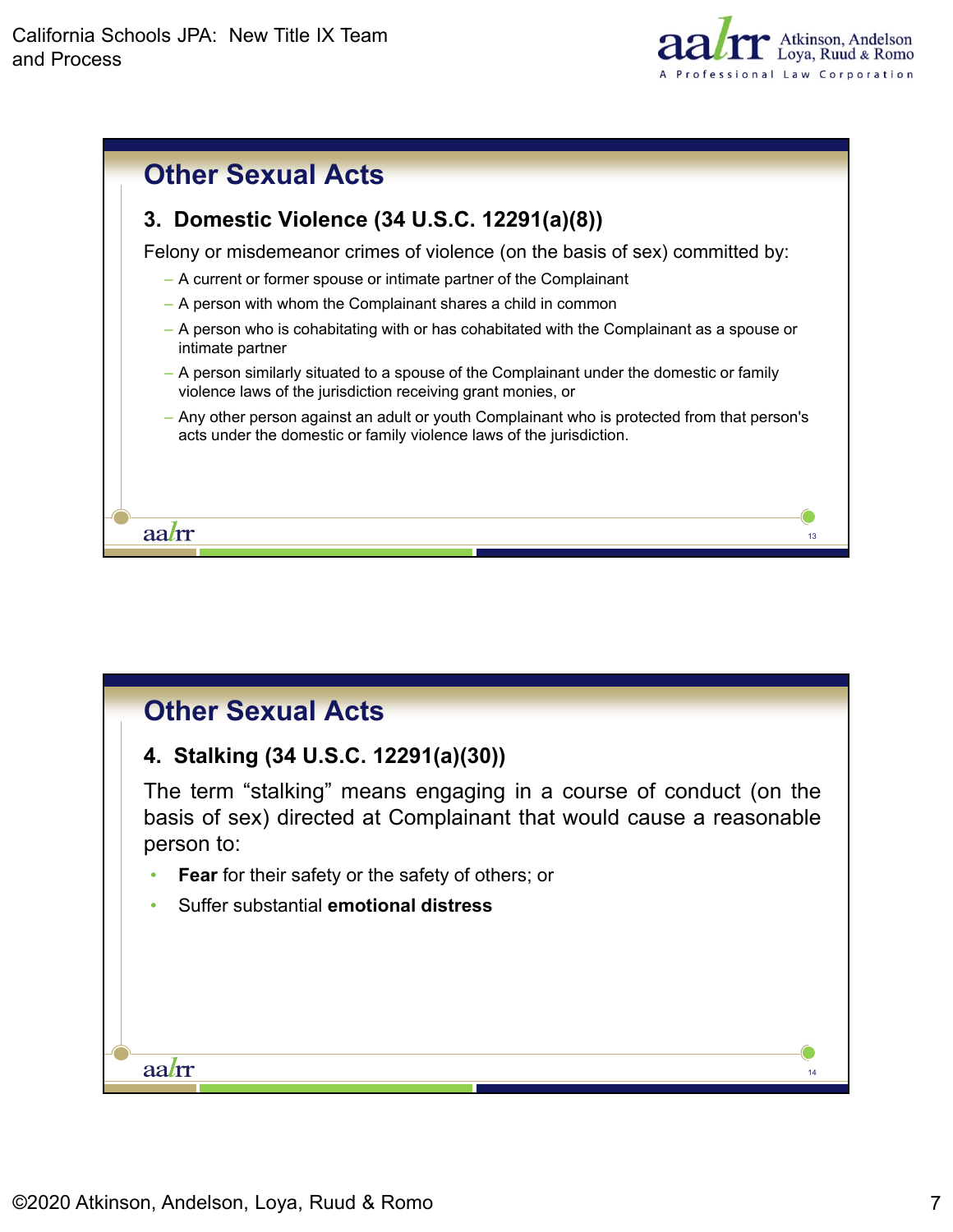California Schools JPA: New Title IX Team and Process





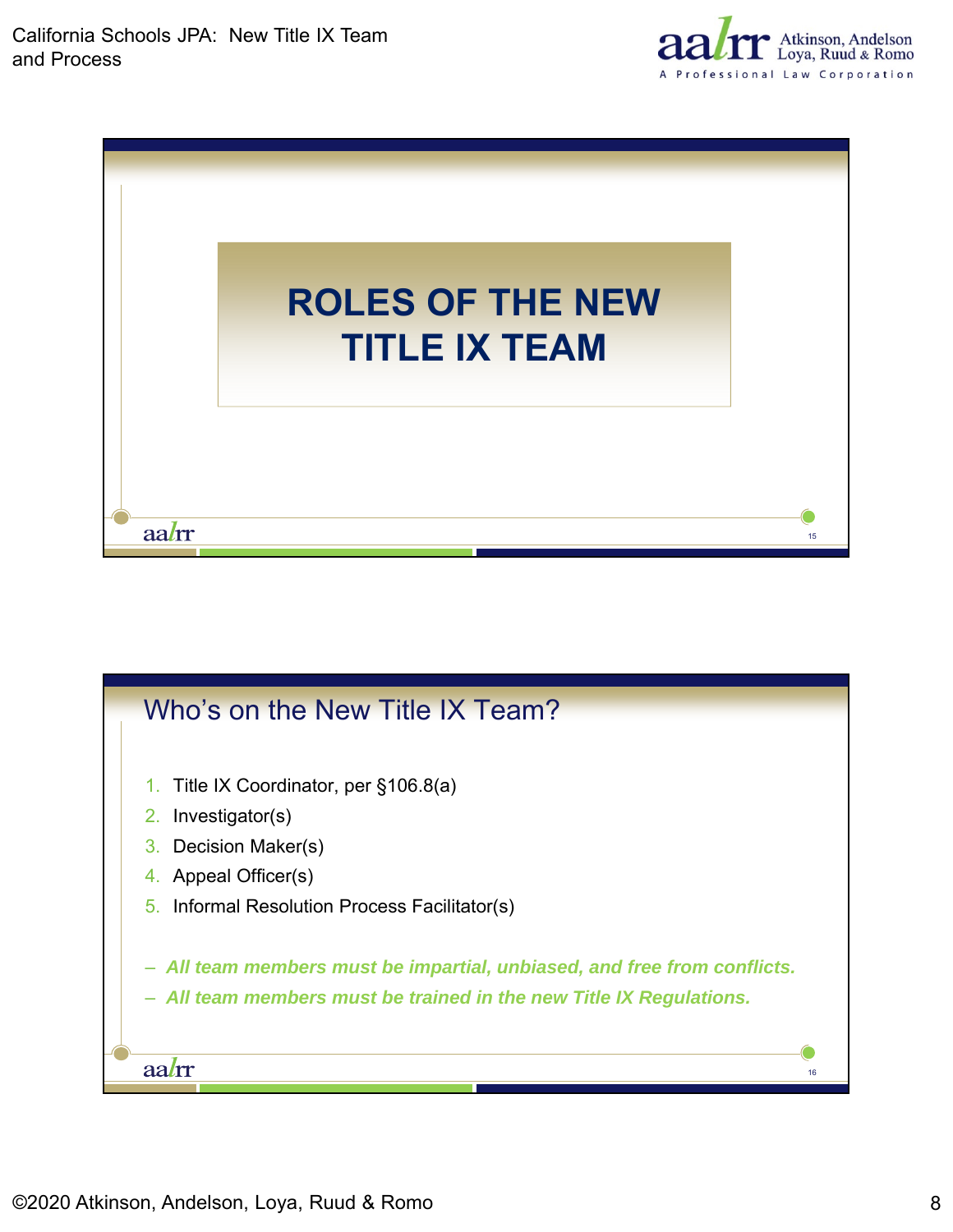



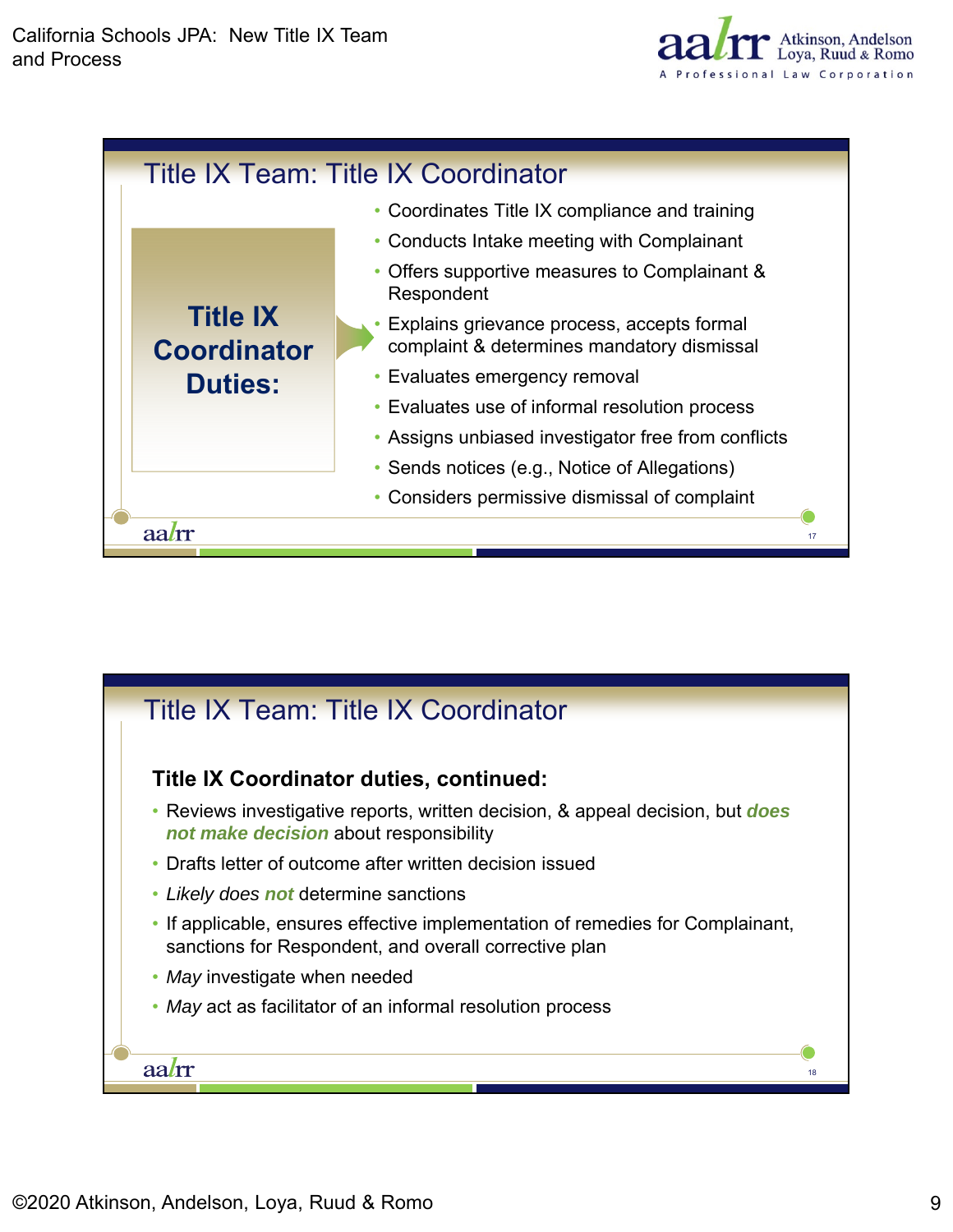



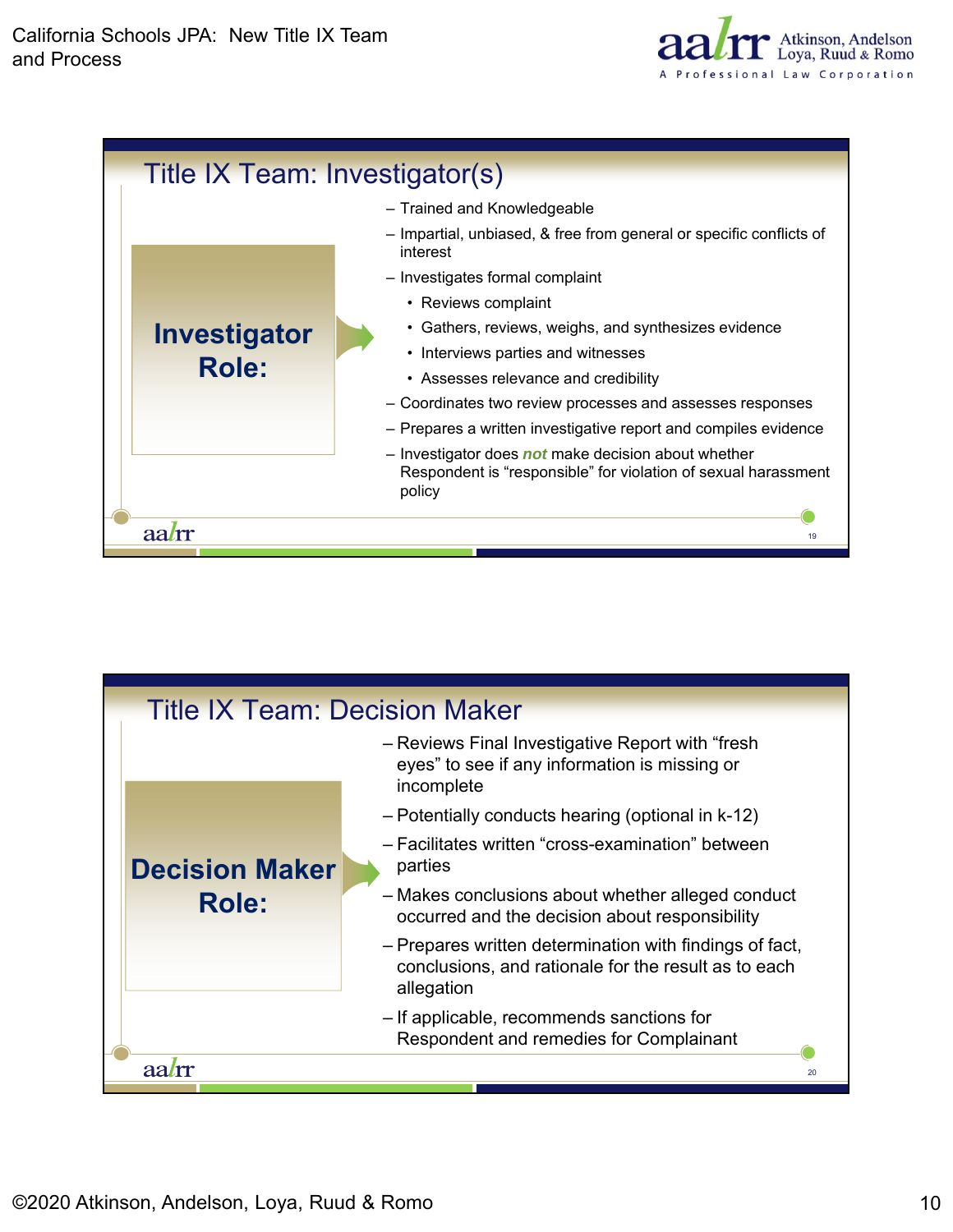

| <b>Title IX Team: Appeals Officer</b> |                                                                                                                              |  |  |
|---------------------------------------|------------------------------------------------------------------------------------------------------------------------------|--|--|
|                                       | - Provides written notice of right to appeal to both<br>parties based on three grounds for appeal                            |  |  |
|                                       | - If an appeal is filed, the Appeal Officer evaluates<br>the appeal request(s) to determine if within the<br>scope of appeal |  |  |
| <b>Appeal Officer</b>                 | - Provides a written Notice of Appeal to both parties                                                                        |  |  |
| Role:                                 | - Reviews both written statements and arguments<br>from the parties                                                          |  |  |
|                                       | - Renders written decision on appeal and explains<br>rationale for the result                                                |  |  |
|                                       | - Provides the written decision to parties at same<br>time                                                                   |  |  |
|                                       |                                                                                                                              |  |  |
| aal                                   | 21                                                                                                                           |  |  |

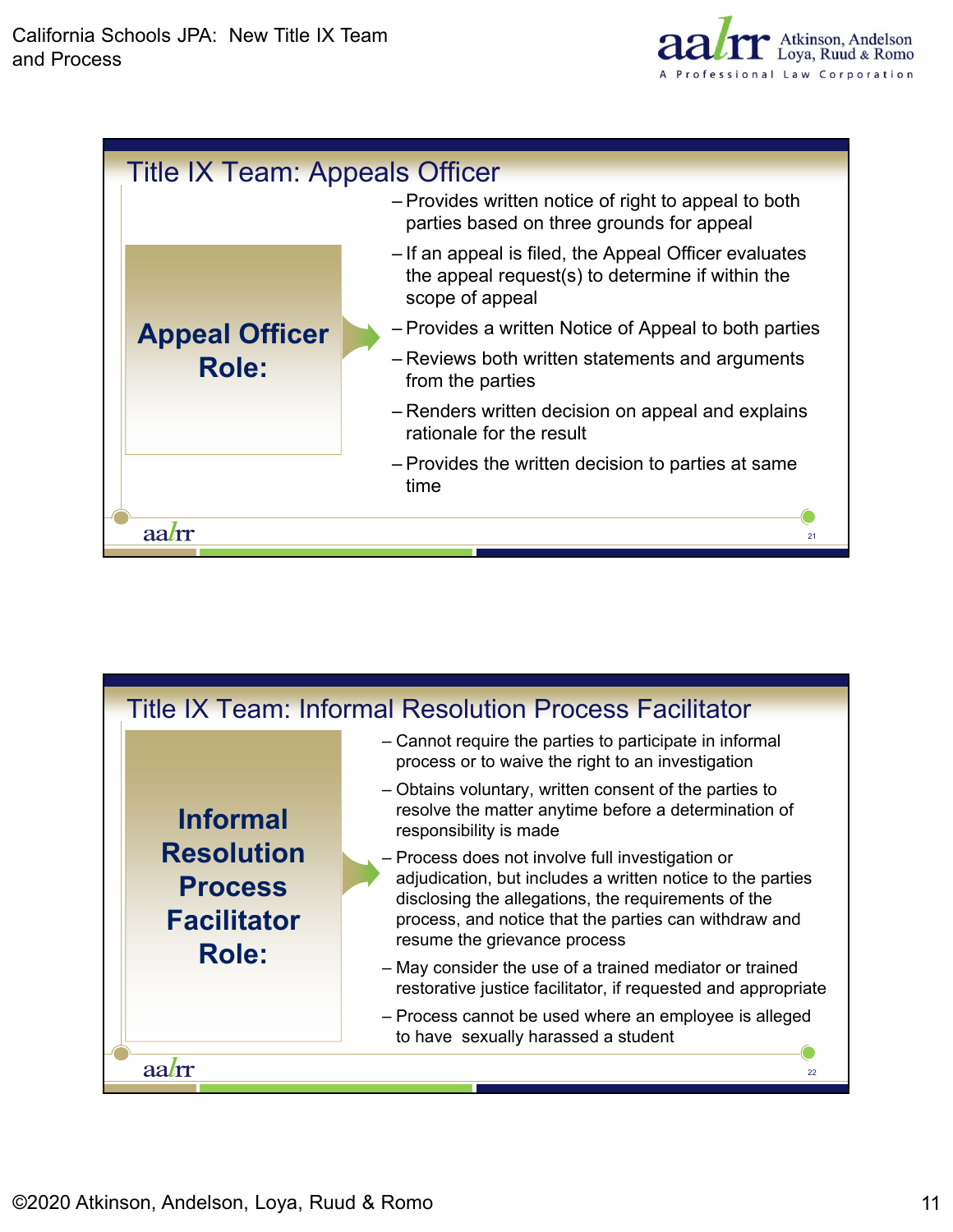California Schools JPA: New Title IX Team and Process





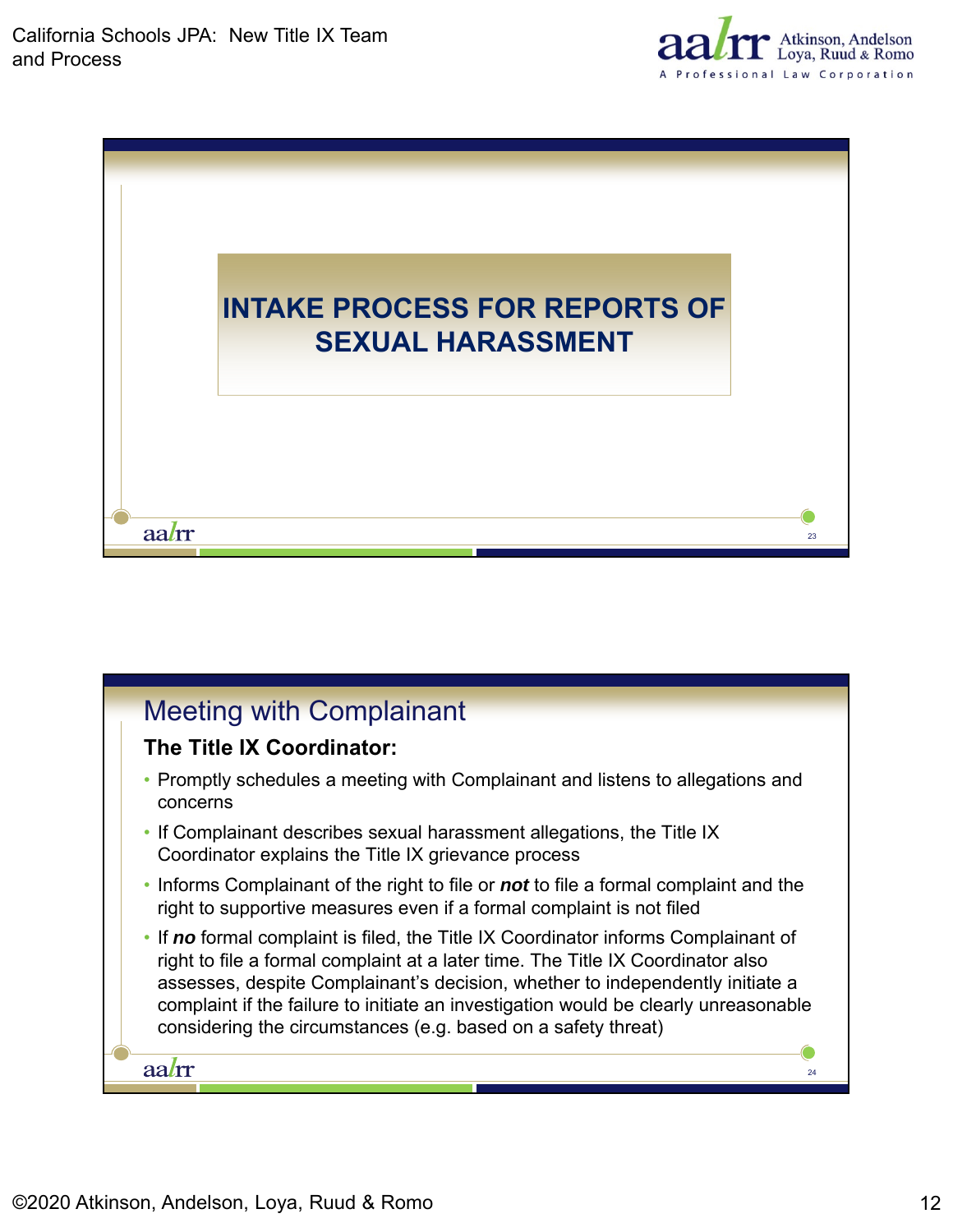



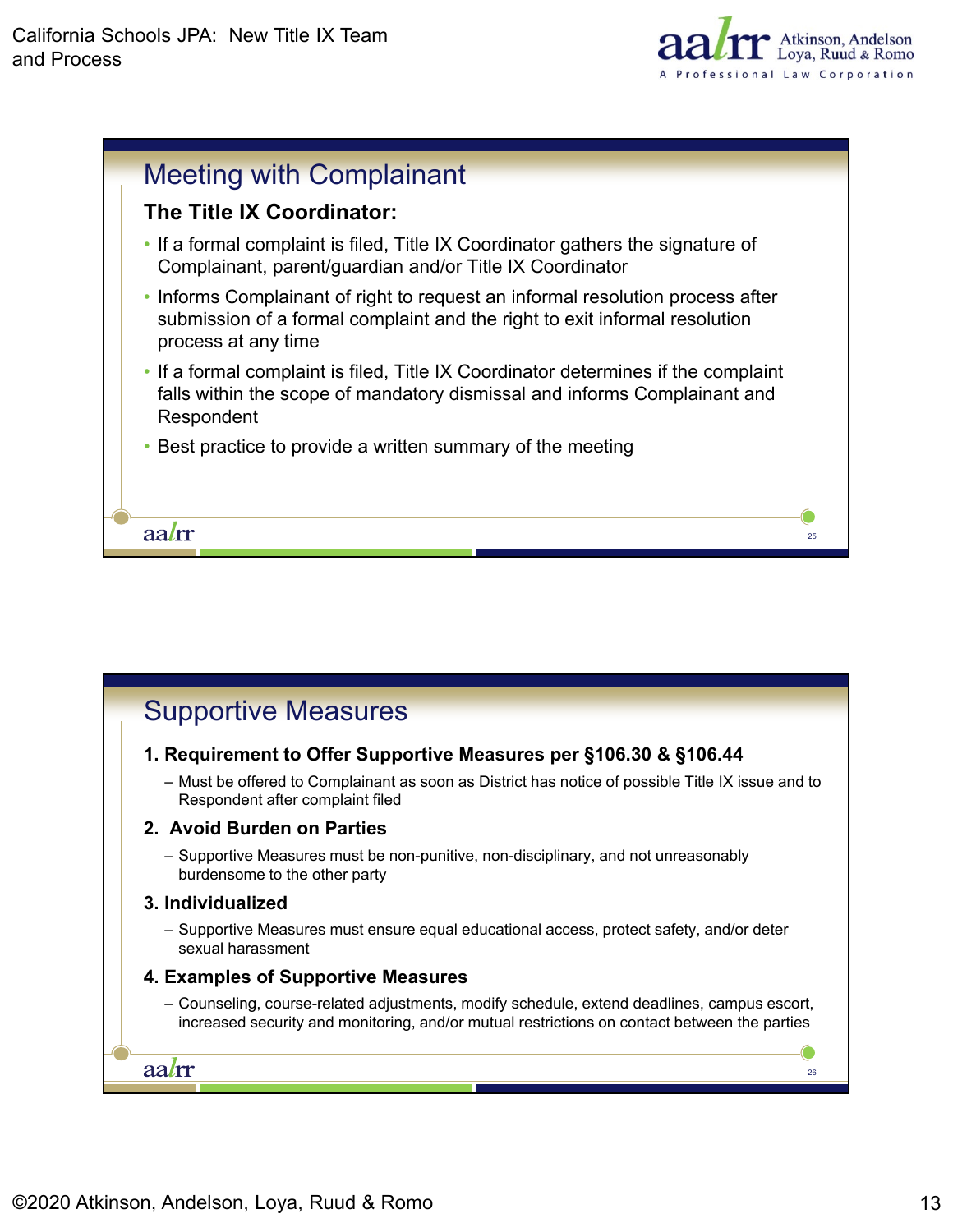



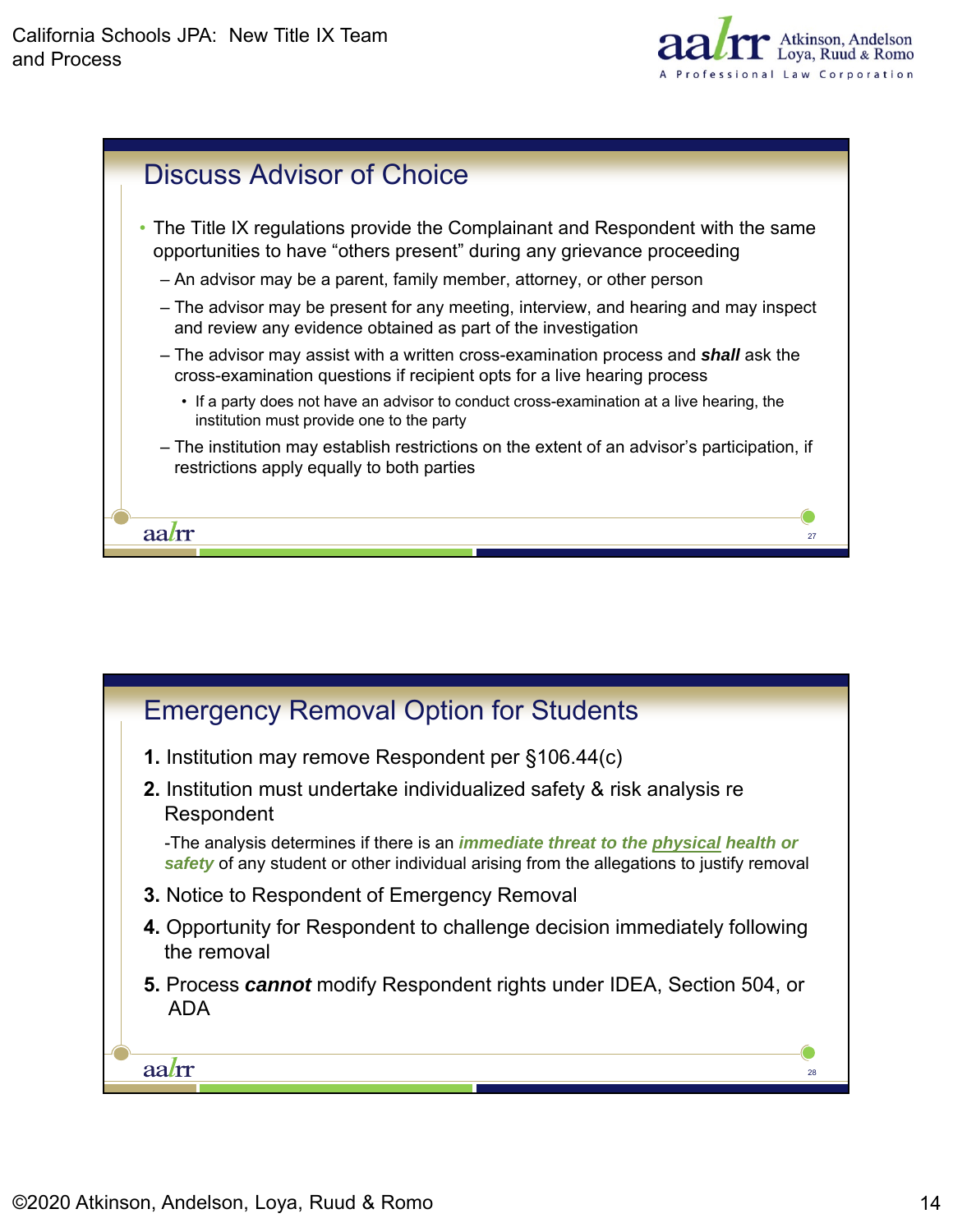



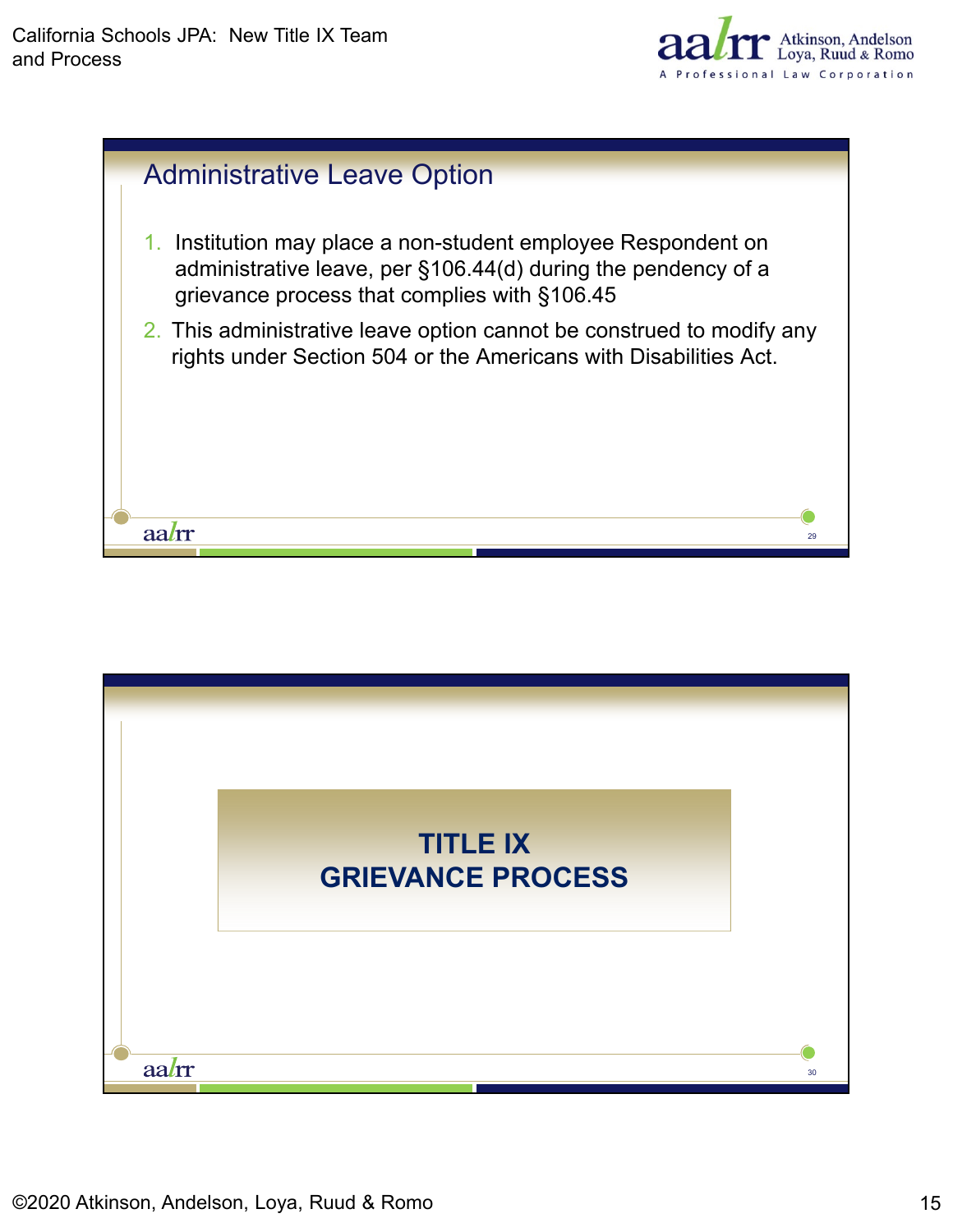



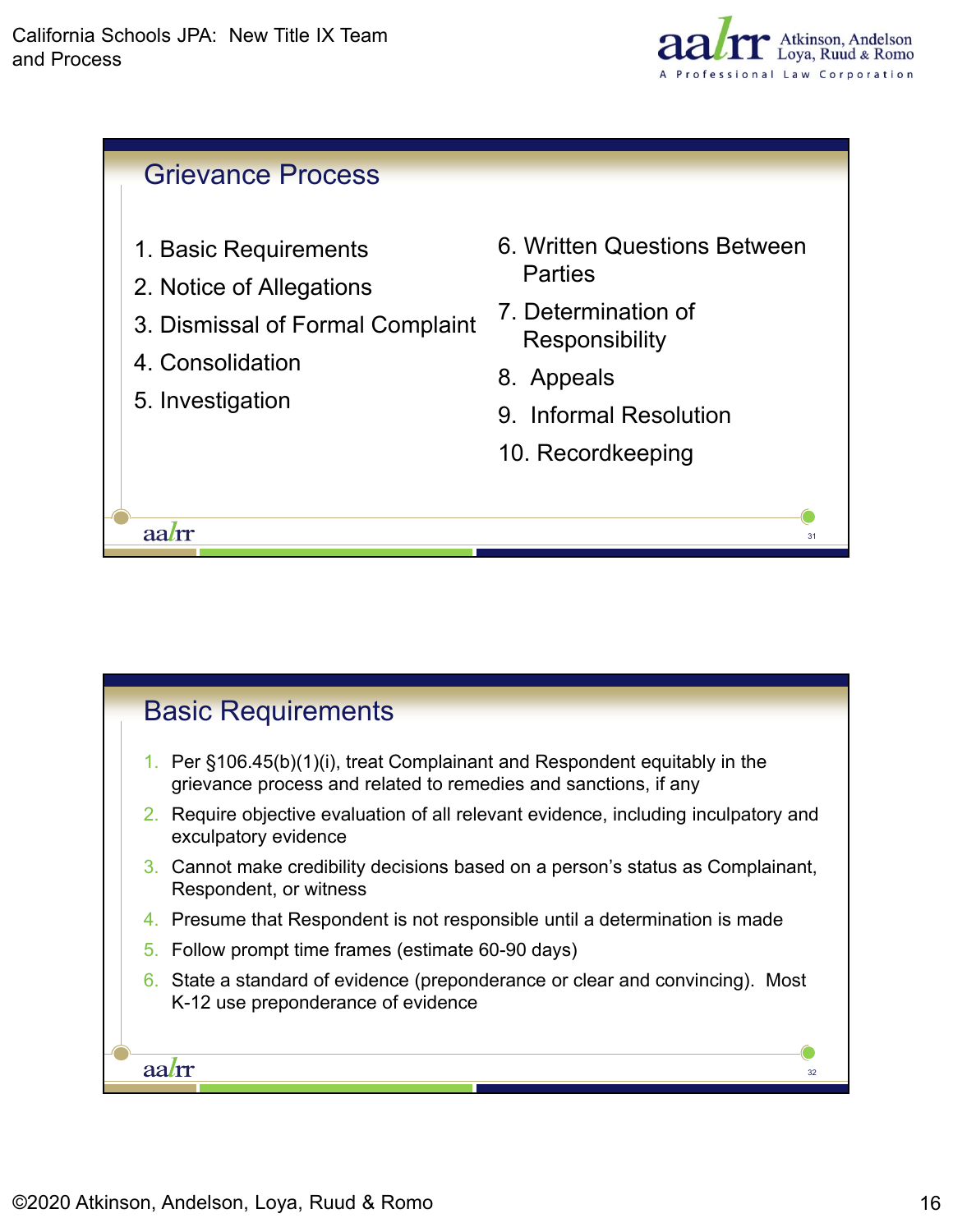



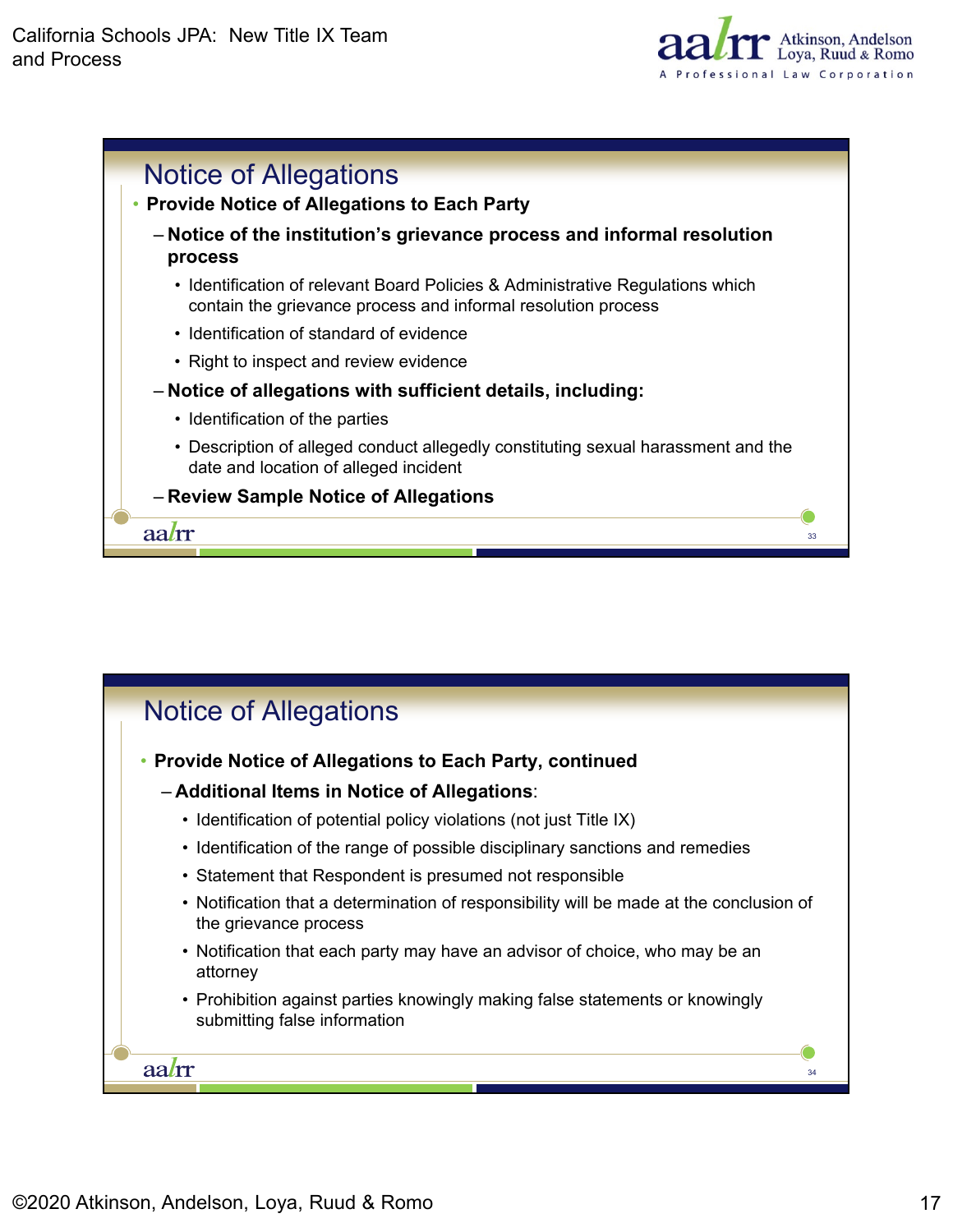



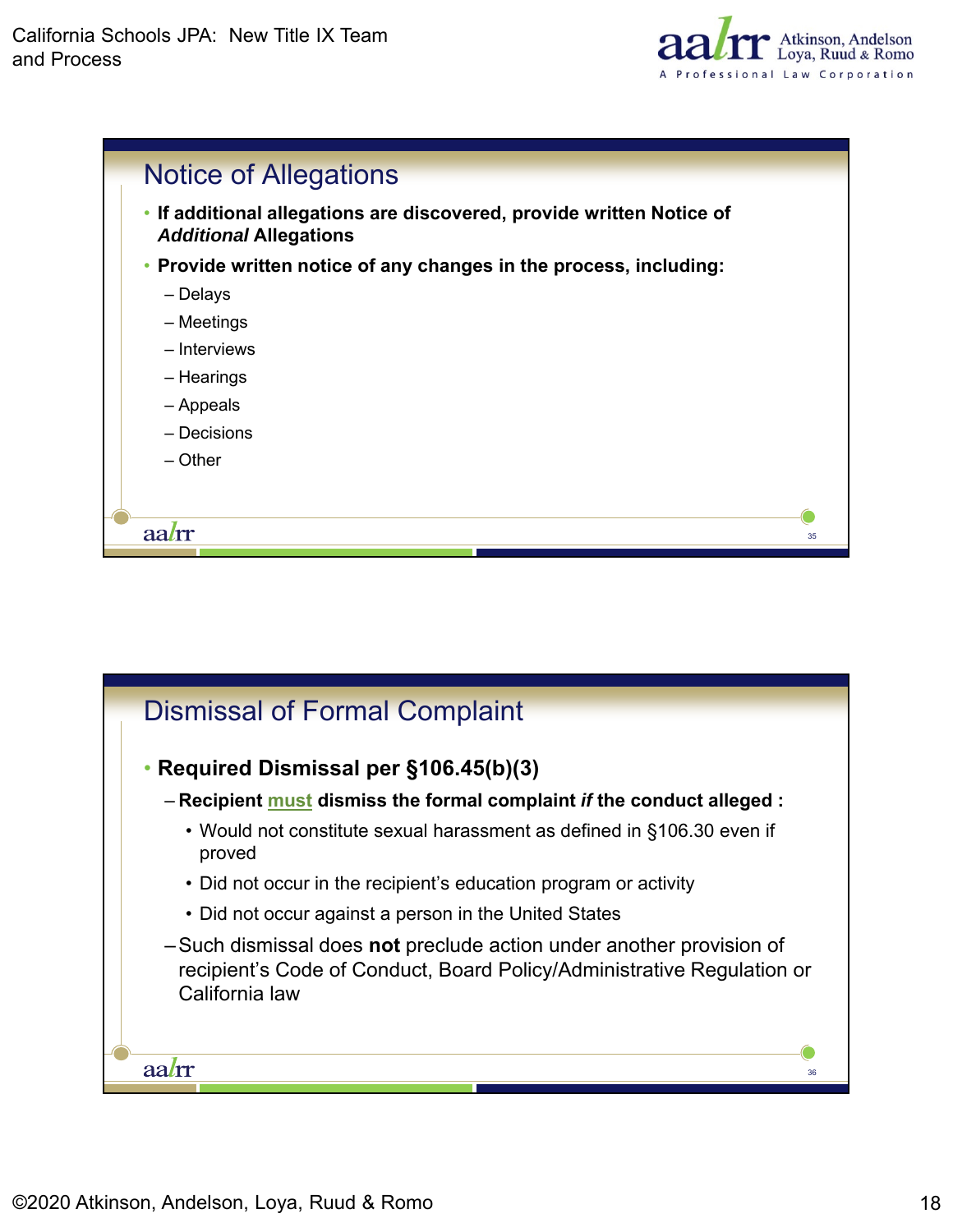



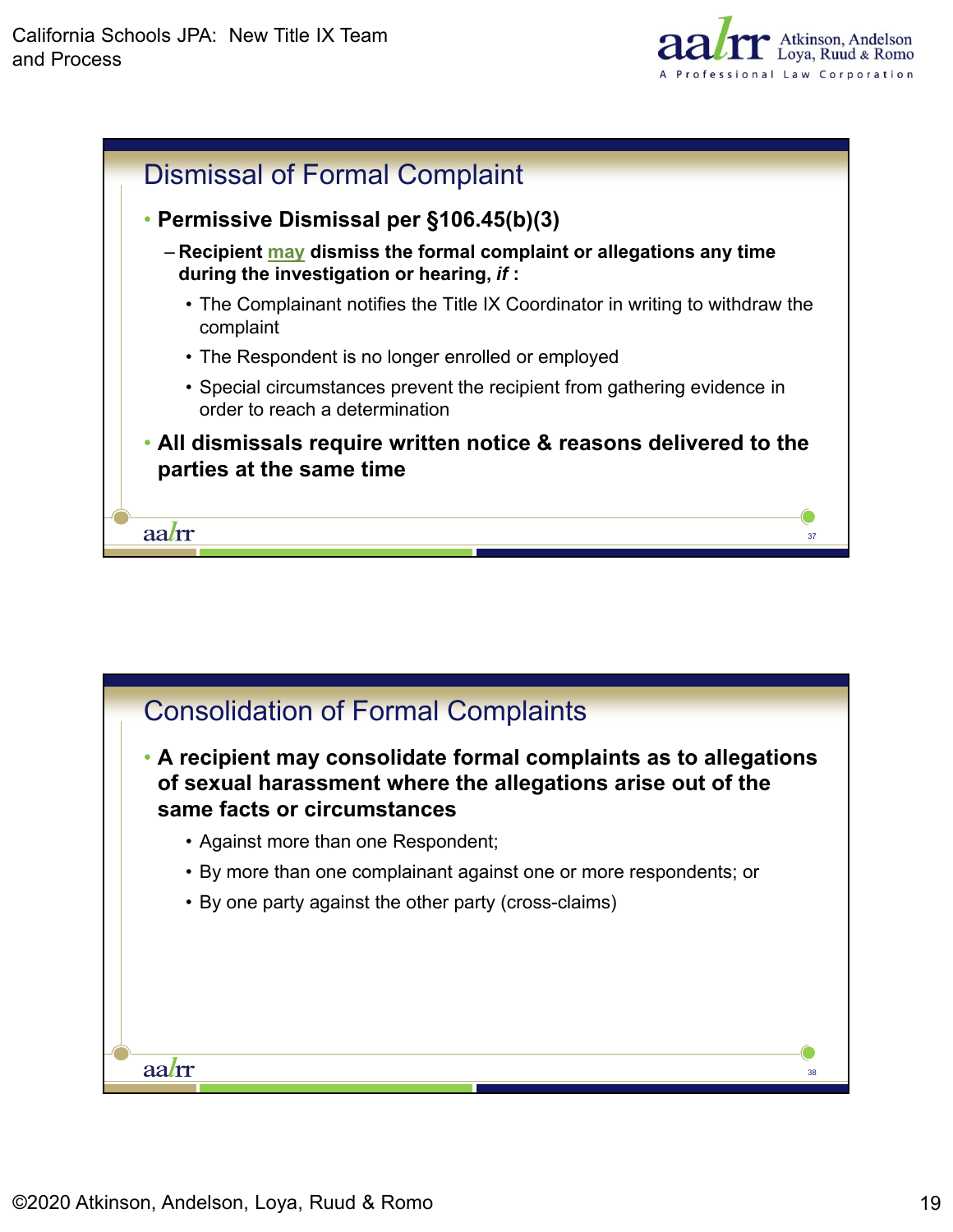



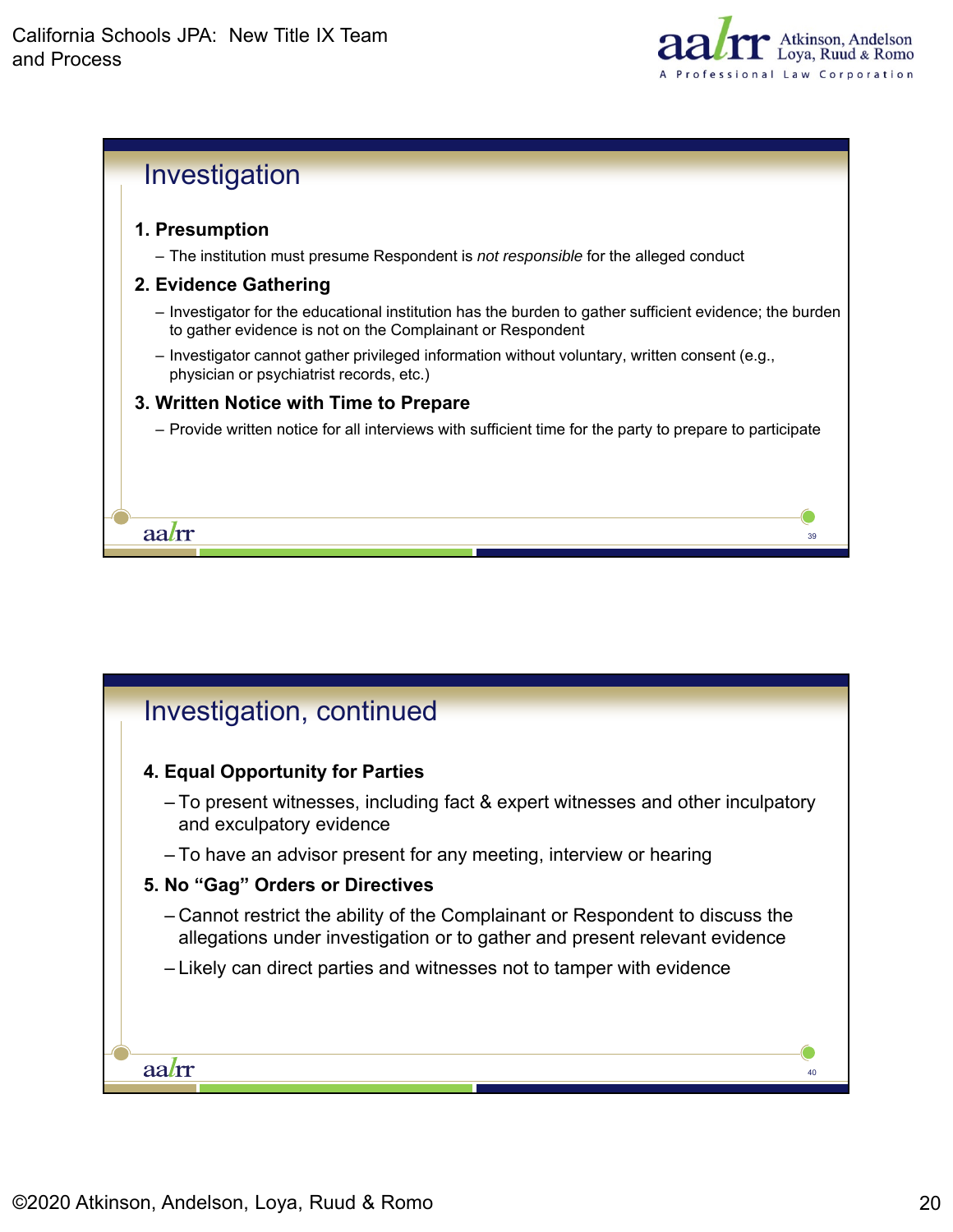



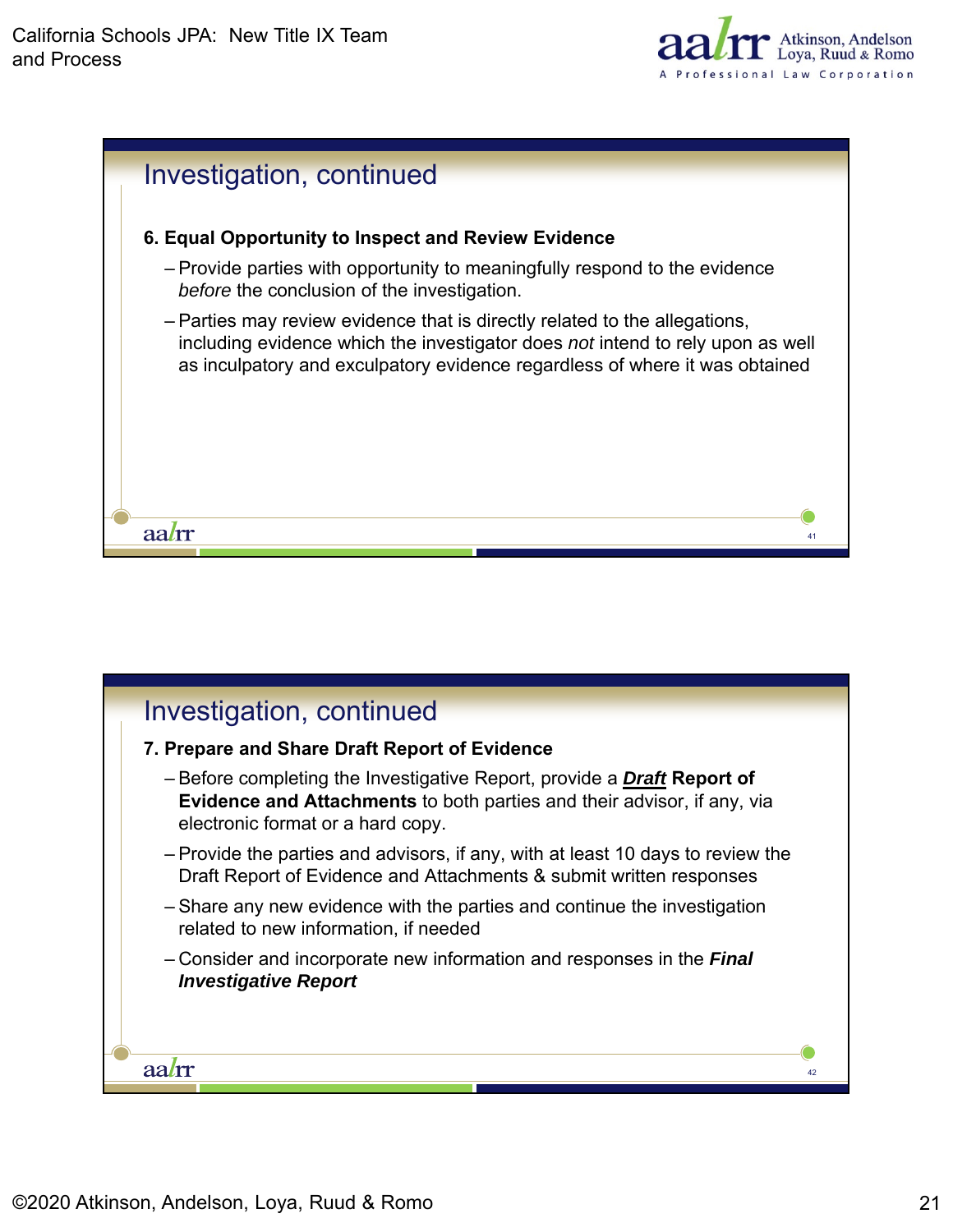



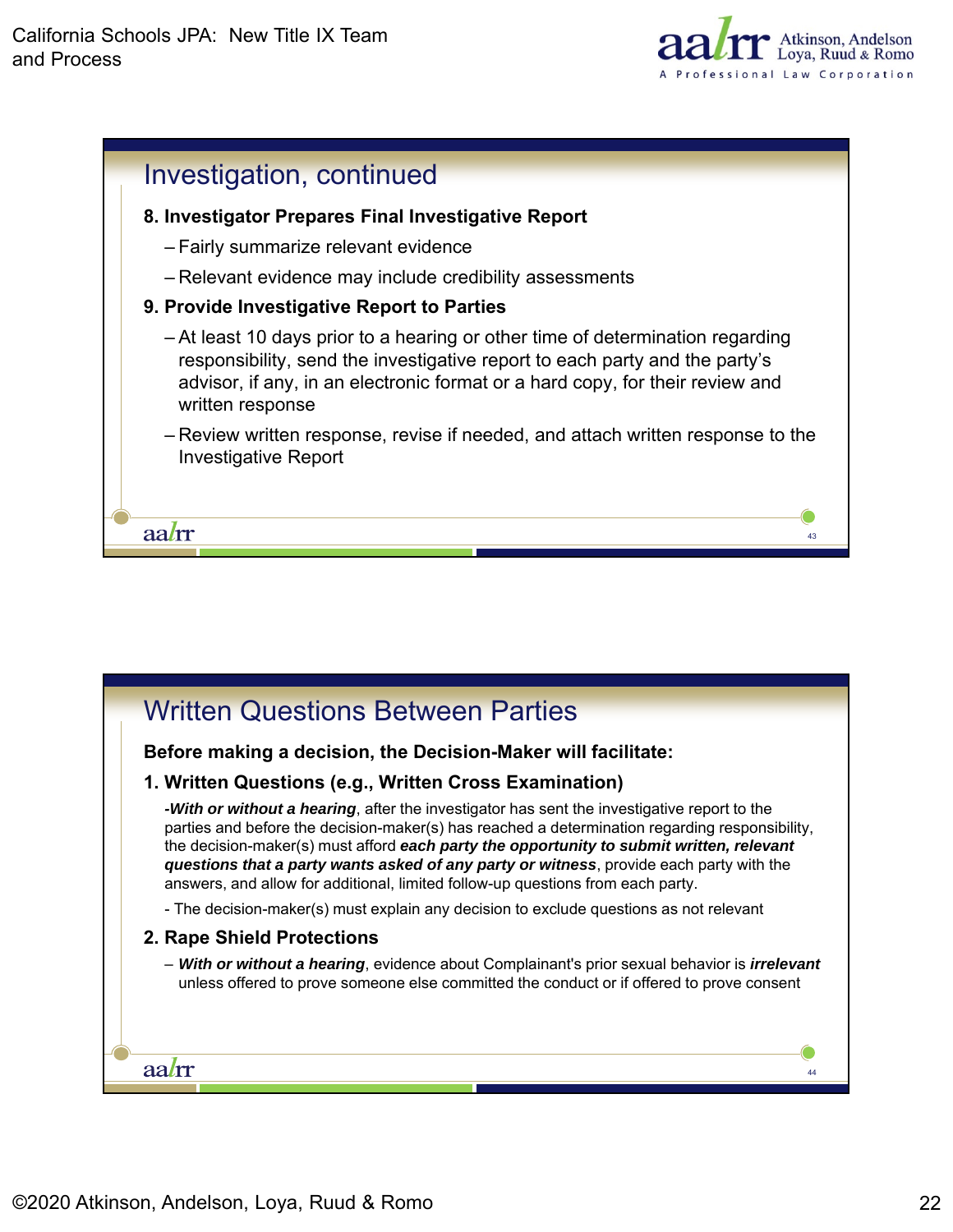



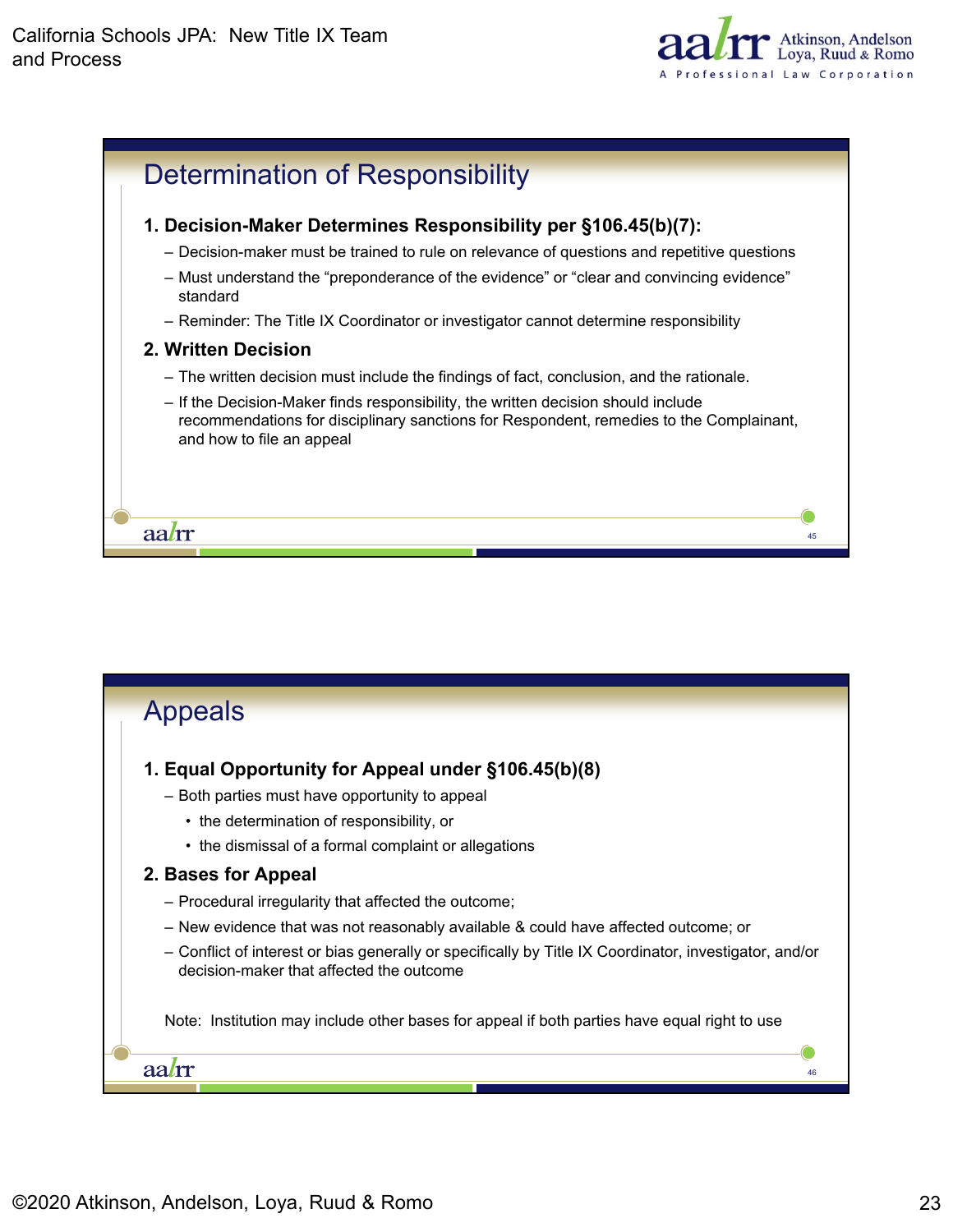



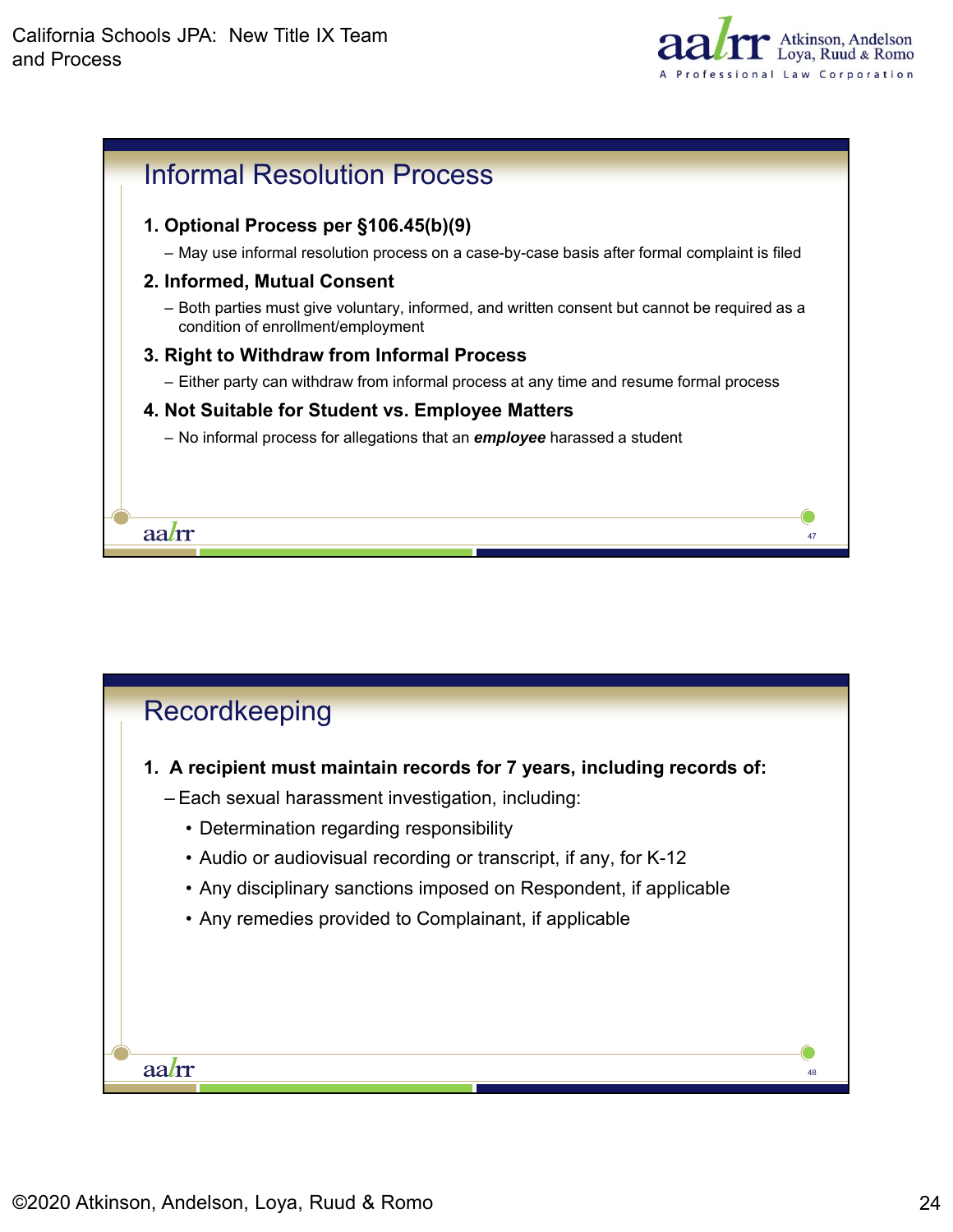



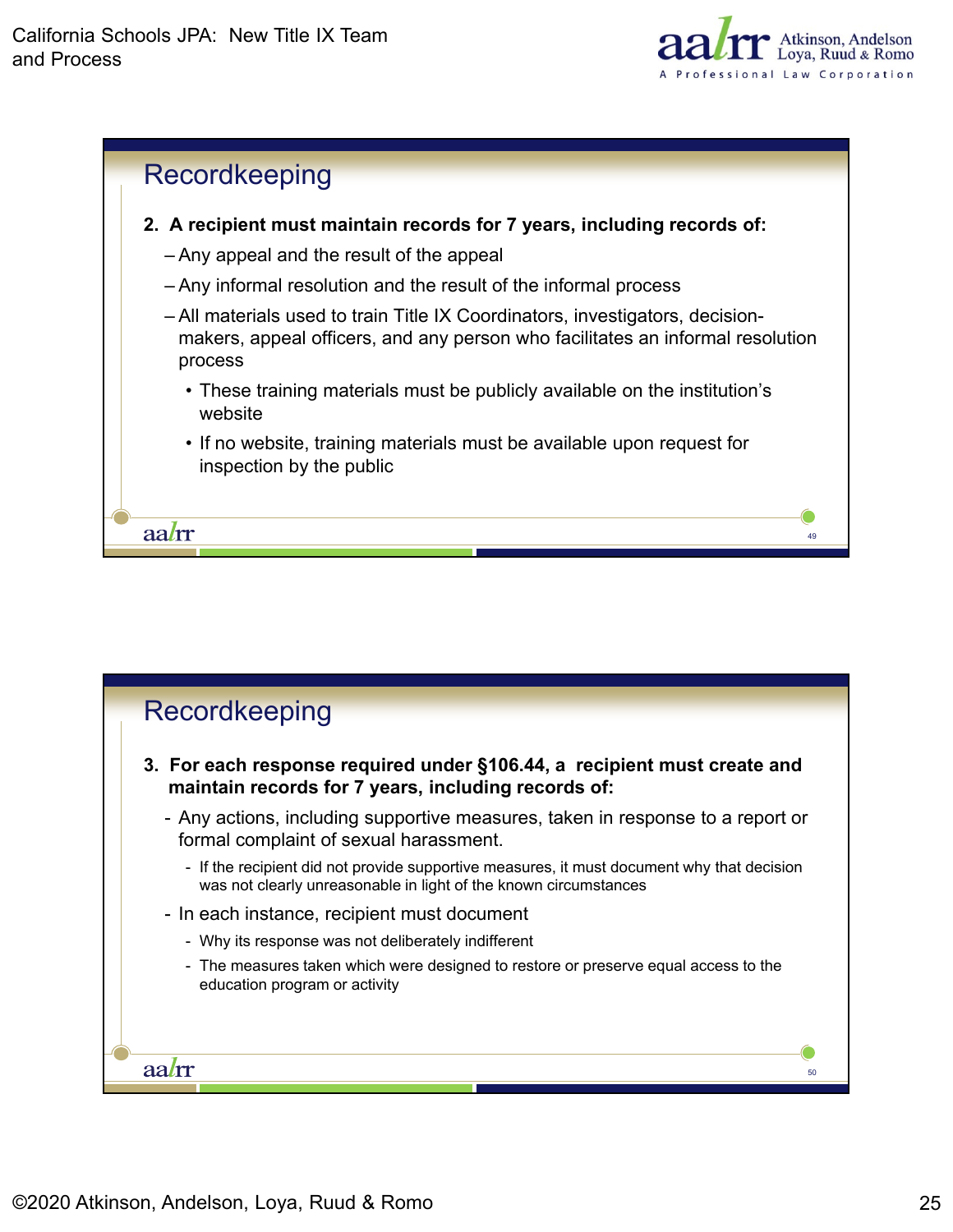



## **Retaliation 1. Section 106.71(a) – Retaliation Prohibited** – No recipient or other person may intimidate, threaten, coerce, or discriminate against any individual for the purpose of interfering with any right or privilege secured by Title IX or because the individual has made a report or complaint, testified, assisted, or participated or refused to participate in an investigation, proceeding, or hearing. **2. Avoiding the Title IX Process May Be Retaliation** – If the alleged behavior falls under Section 106.30 definitions, a recipient cannot use the student conduct process as a way to avoid the rigorous Title IX grievance procedures; such a decision may constitute retaliation. **3. Retaliation Complaints Filed Under Same Process** – Retaliation complaints must be filed under the Section 106.8 grievance process. aalrr 52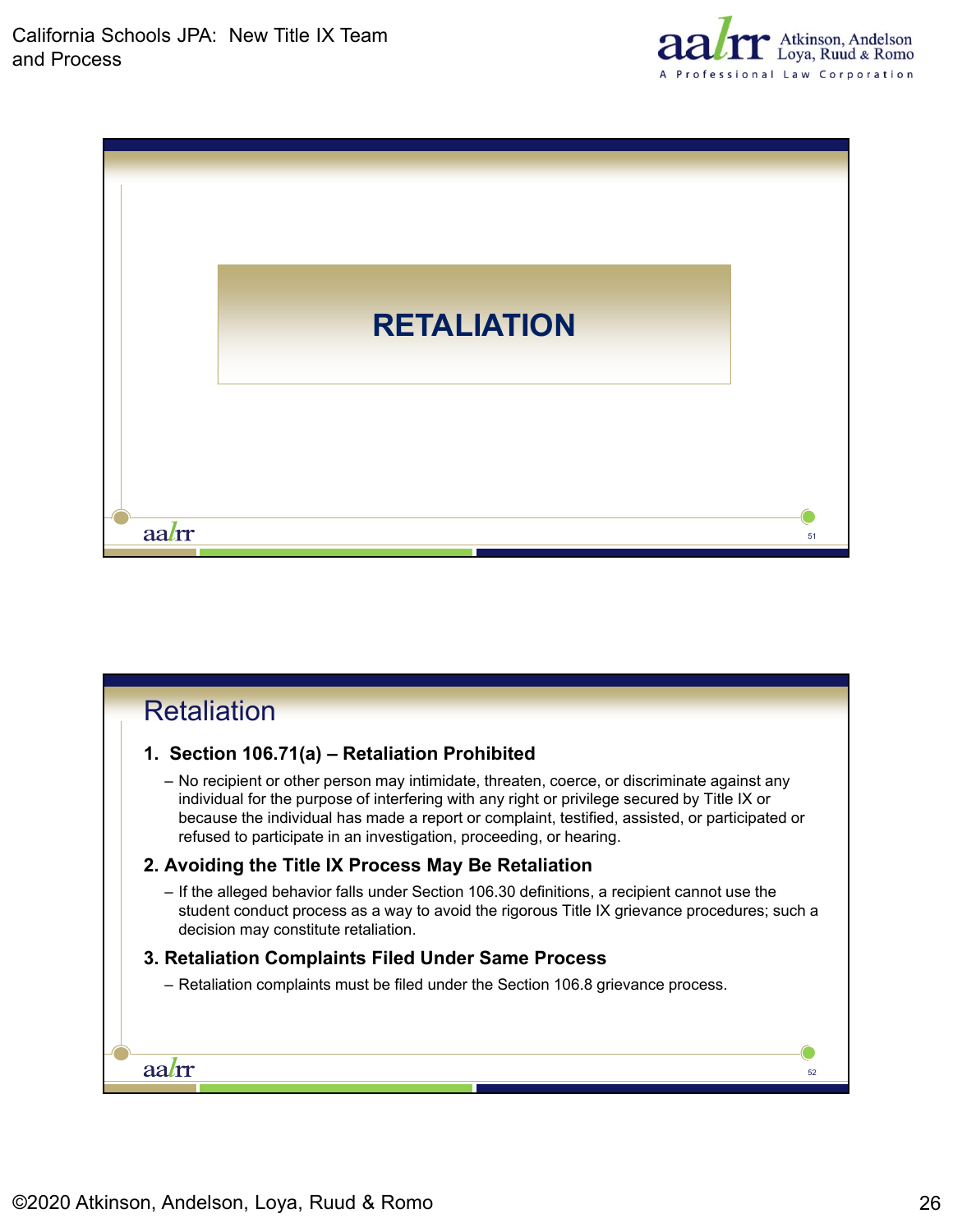



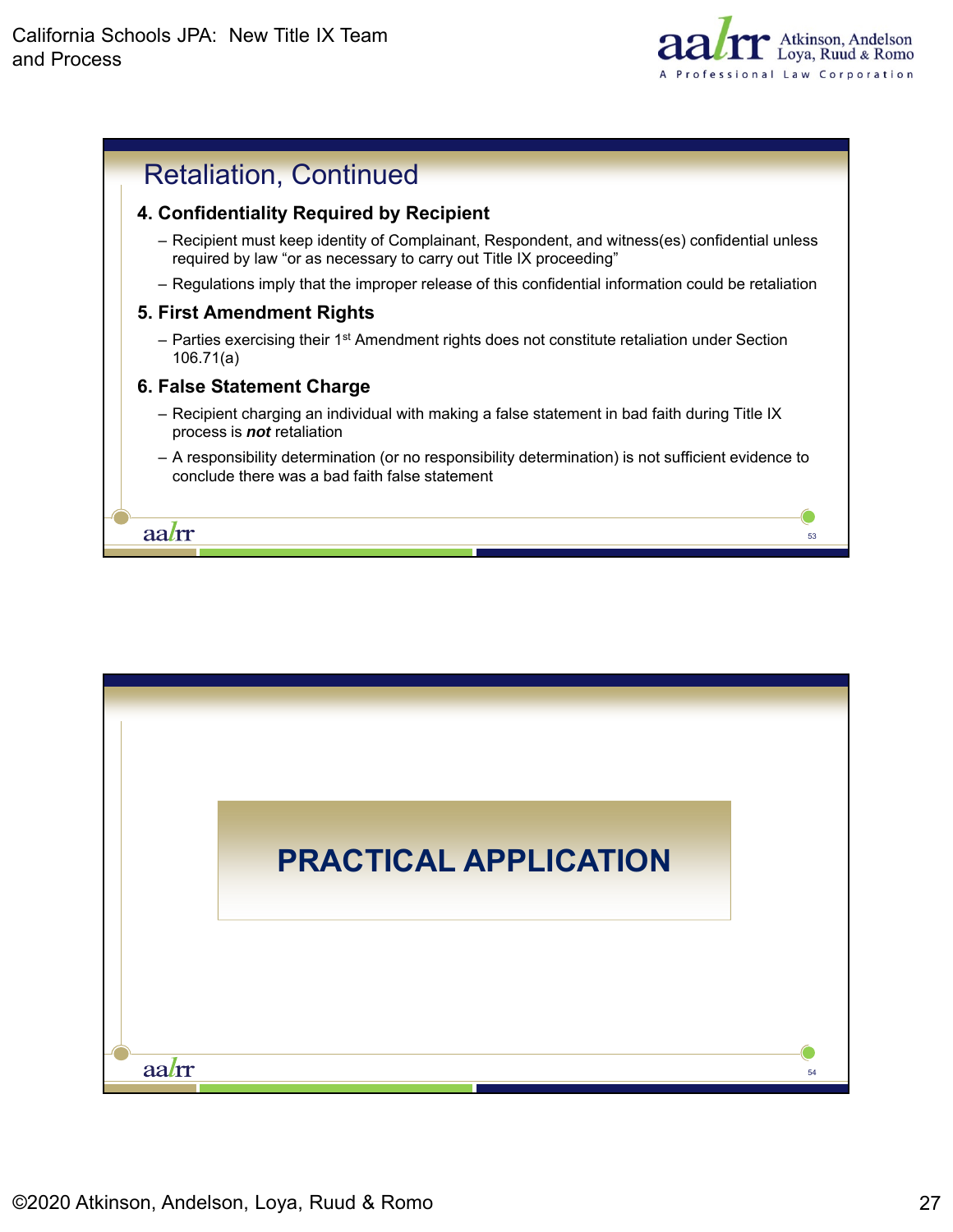



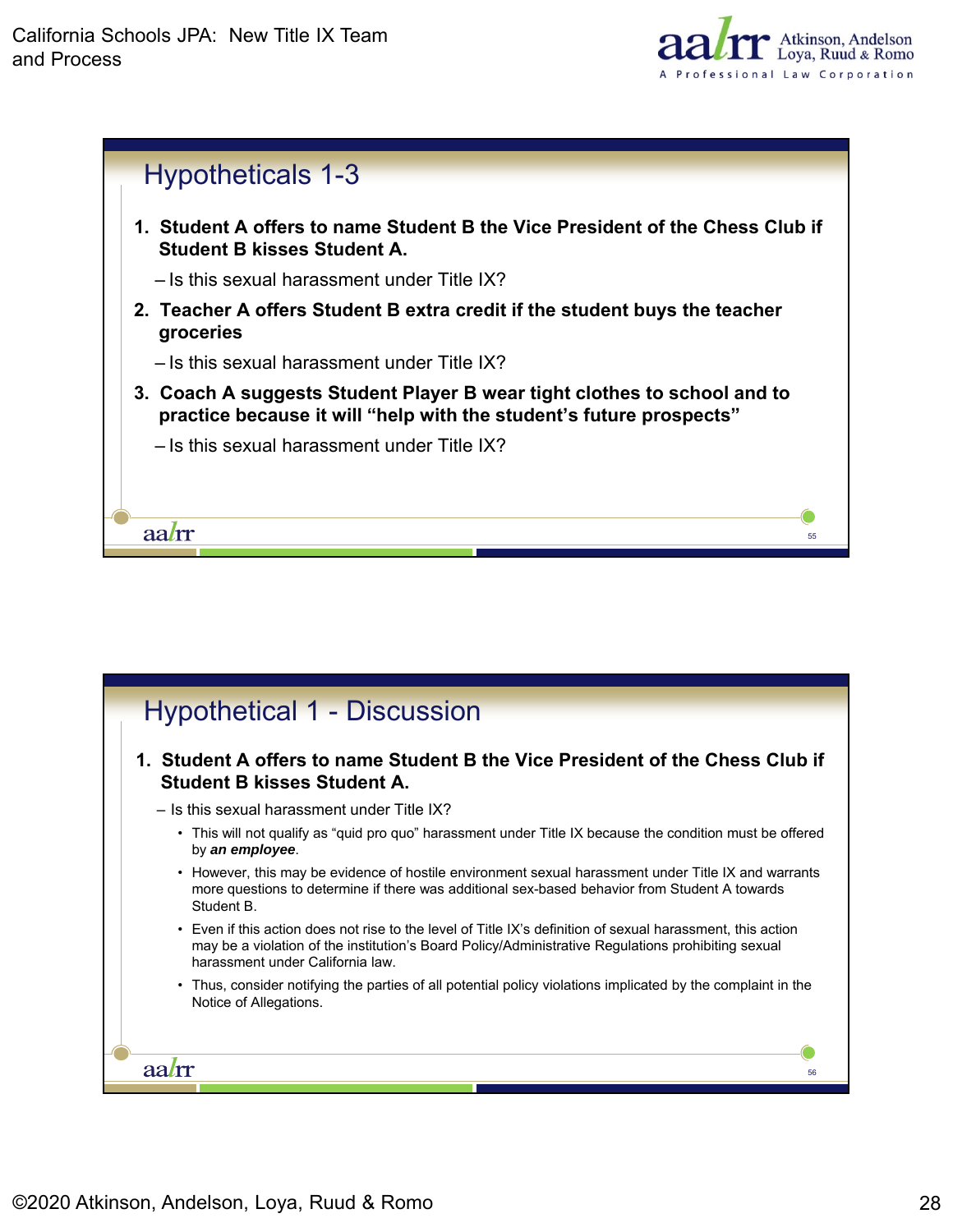



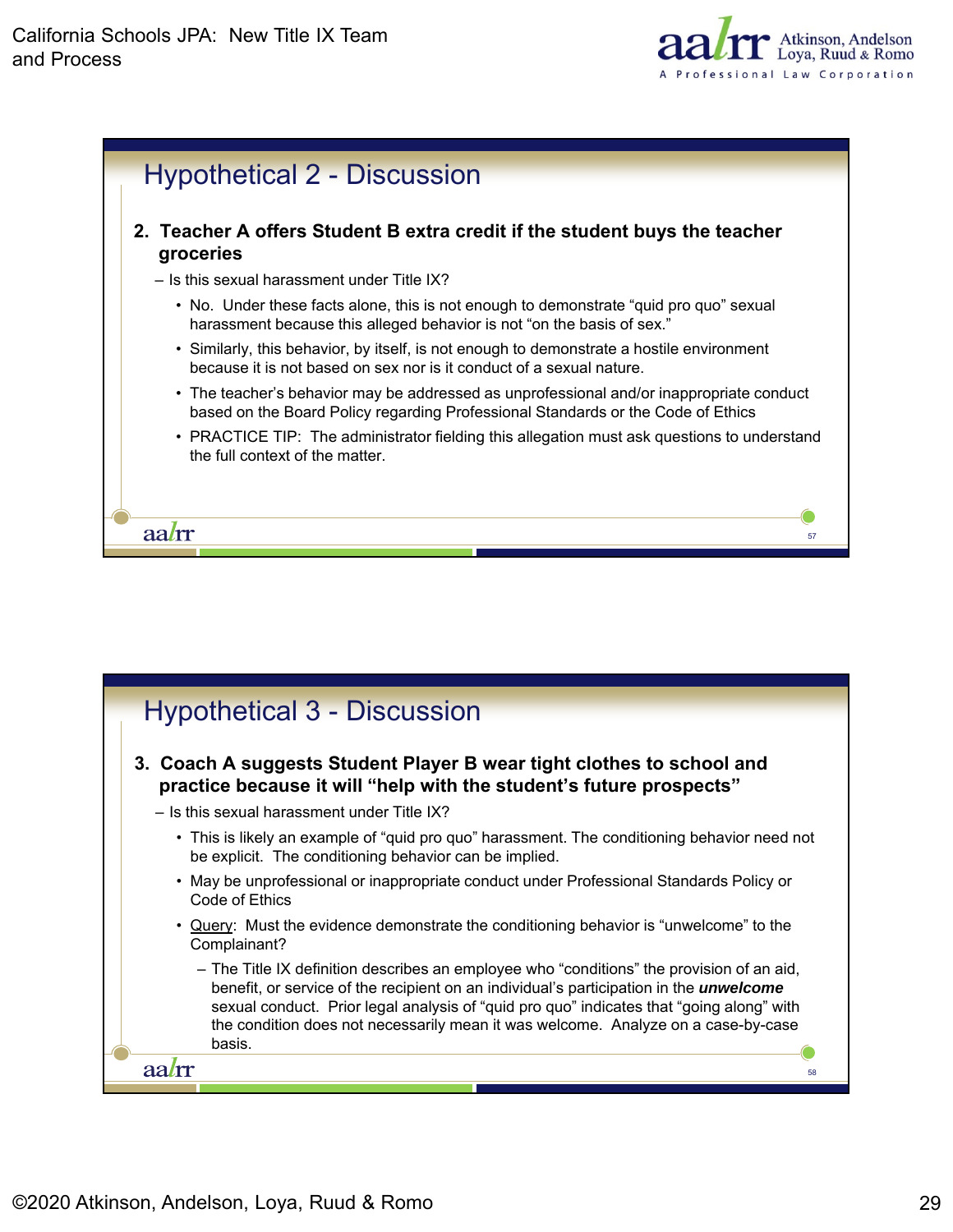



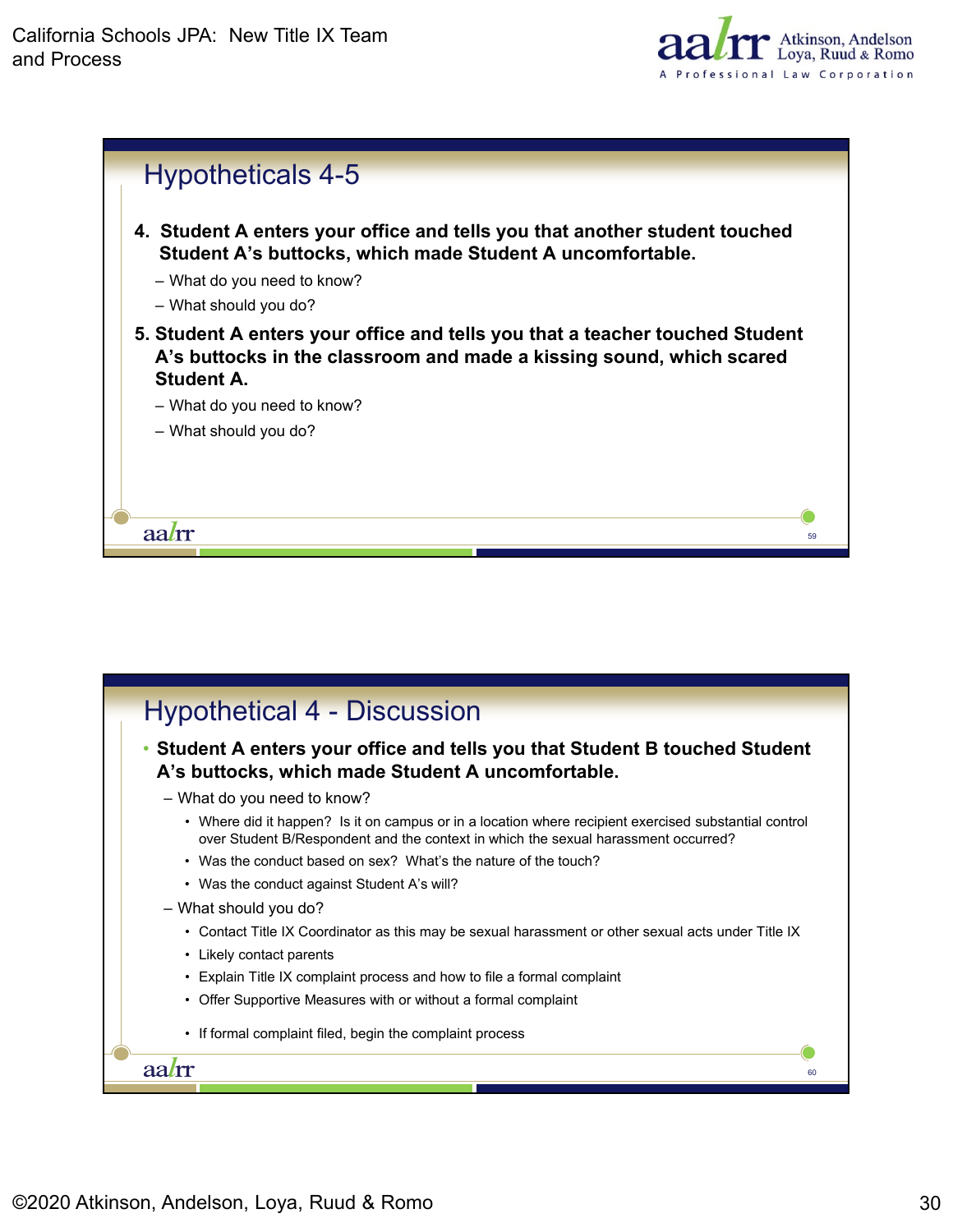



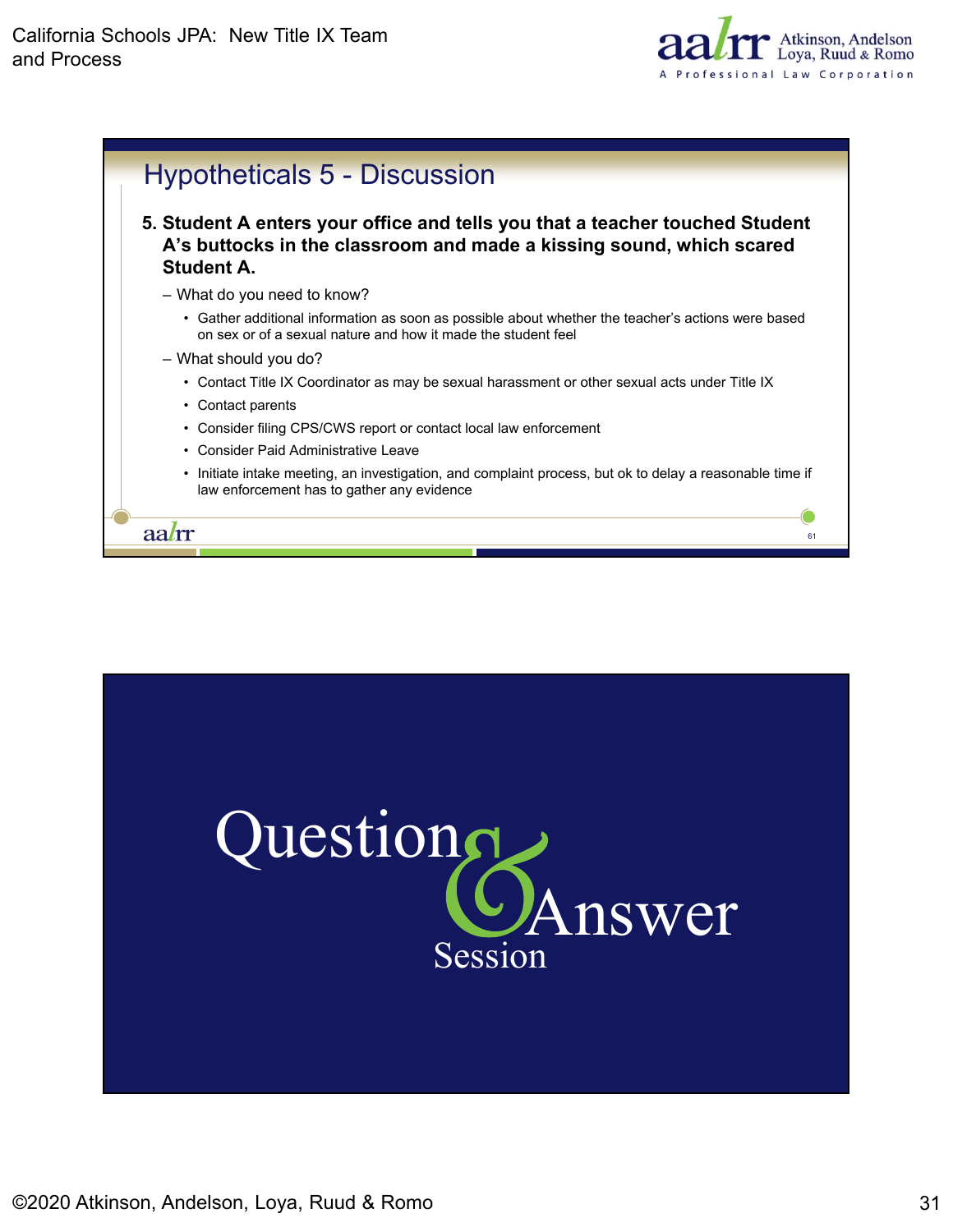

63

# Disclaimer

aalrr

This AALRR is intended for informational purposes only and should not be relied upon in reaching a conclusion in a particular area of law. Applicability of the legal principles discussed may differ substantially in individual situations. Receipt of this or any other AALRR presentation/publication does not create an attorney-client relationship. The Firm is not responsible for inadvertent errors that may occur in the publishing process.

©2020 Atkinson, Andelson, Loya, Ruud & Romo

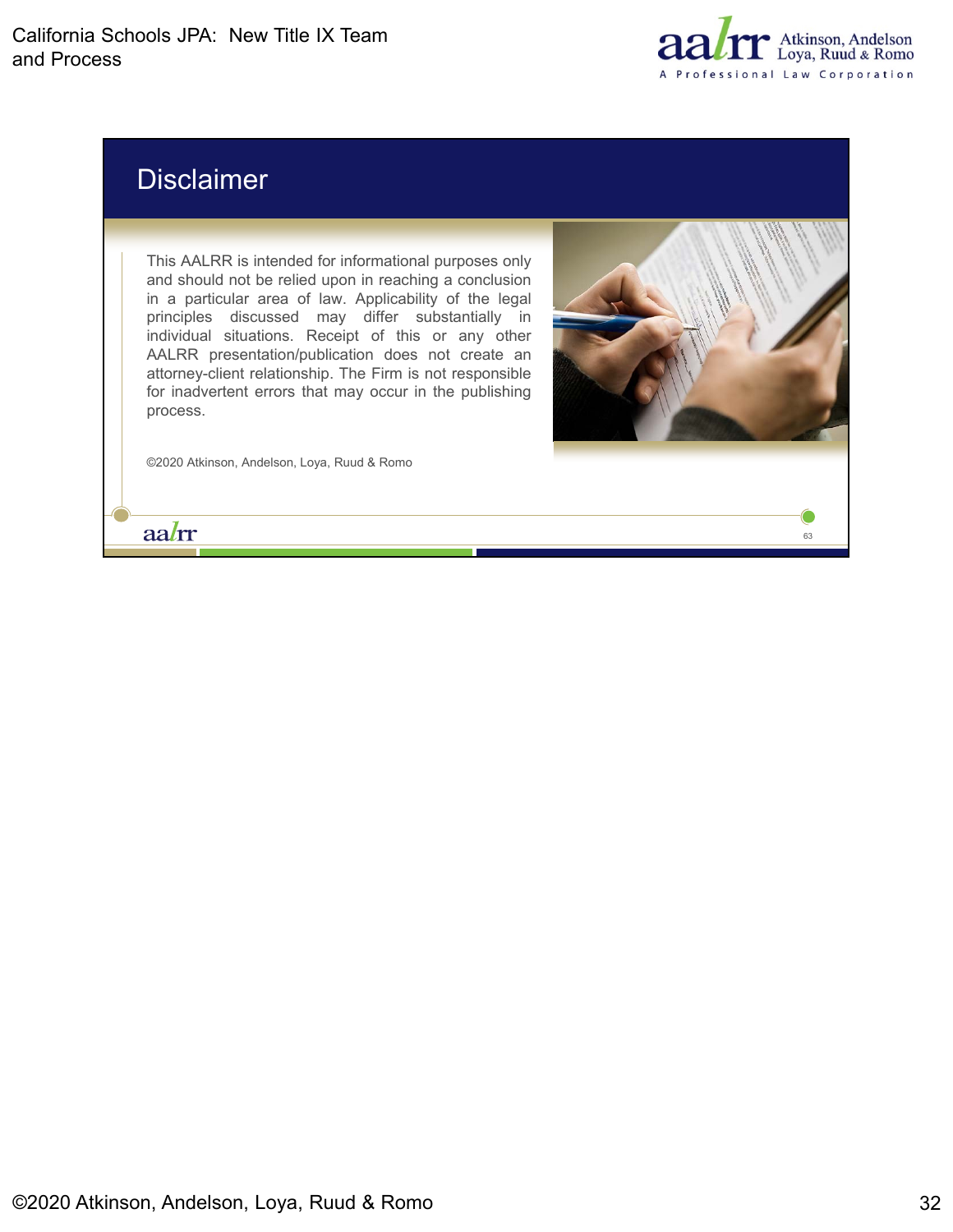#### **California Schools JPA – Title IX Training, September 24, 2020**

#### **[LETTERHEAD]**

#### **CONFIDENTIAL**

Sent Via email at [email address] and US mail

[Date]

[Student Name] [Parent/Guardian Name(s)] [Address]

Re: Notice of Allegations ("NOA")

Dear [Names]:

On [date], the [District] ("District") received a formal complaint against you, [Name of Respondent] ("Respondent") alleging that you sexually harassed [Name of Complainant] ("Complainant") on [date] at [describe location]. The purpose of this NOA is to notify you of the allegations against you, the relevant policies, supportive measures, your rights and responsibilities, and the District's grievance/complaint process.

**Allegations**. The Complainant alleges that Respondent engaged in the following conduct: [Provide a description of the incident with enough detail to a meaningful summary of all the allegations. Below is a sample *for illustration purposes only*.]

*On or about August 21, 2020, Respondent tutored Complainant after school in the library. Respondent put a hand on Complainant's knee, made comments about sexual acts, and then touched Complainant's groin area. When Complainant moved away, Respondent moved towards Complainant. Complainant immediately left the library.*

As the Respondent, you are presumed *not* to be responsible for the alleged misconduct listed above unless and until a trained, impartial, non-biased decision-maker reaches a different determination. If additional allegations are revealed during the investigation, this office will provide Complainant and Respondent with an additional written notice.

**Potential Policy Violations, Corrective Action and/or Sanctions.** These allegations, if found to have occurred, may violate the policies listed below:

Sexual harassment in the form of physical and verbal harassment of a sexual nature [Cite to District Title IX Policy]

> ©2020 Atkinson, Andelson, Loya, Ruud & Romo Page 1 of 4

This AALRR publication is intended for informational purposes only and should not be relied upon in reaching a conclusion in a particular area of law. Applicability of the legal principles discussed may differ substantially in individual situations. Receipt of this or any other AALRR presentation/publication does not create an attorney-client relationship. The Firm is not responsible for inadvertent errors that may occur in the publishing process.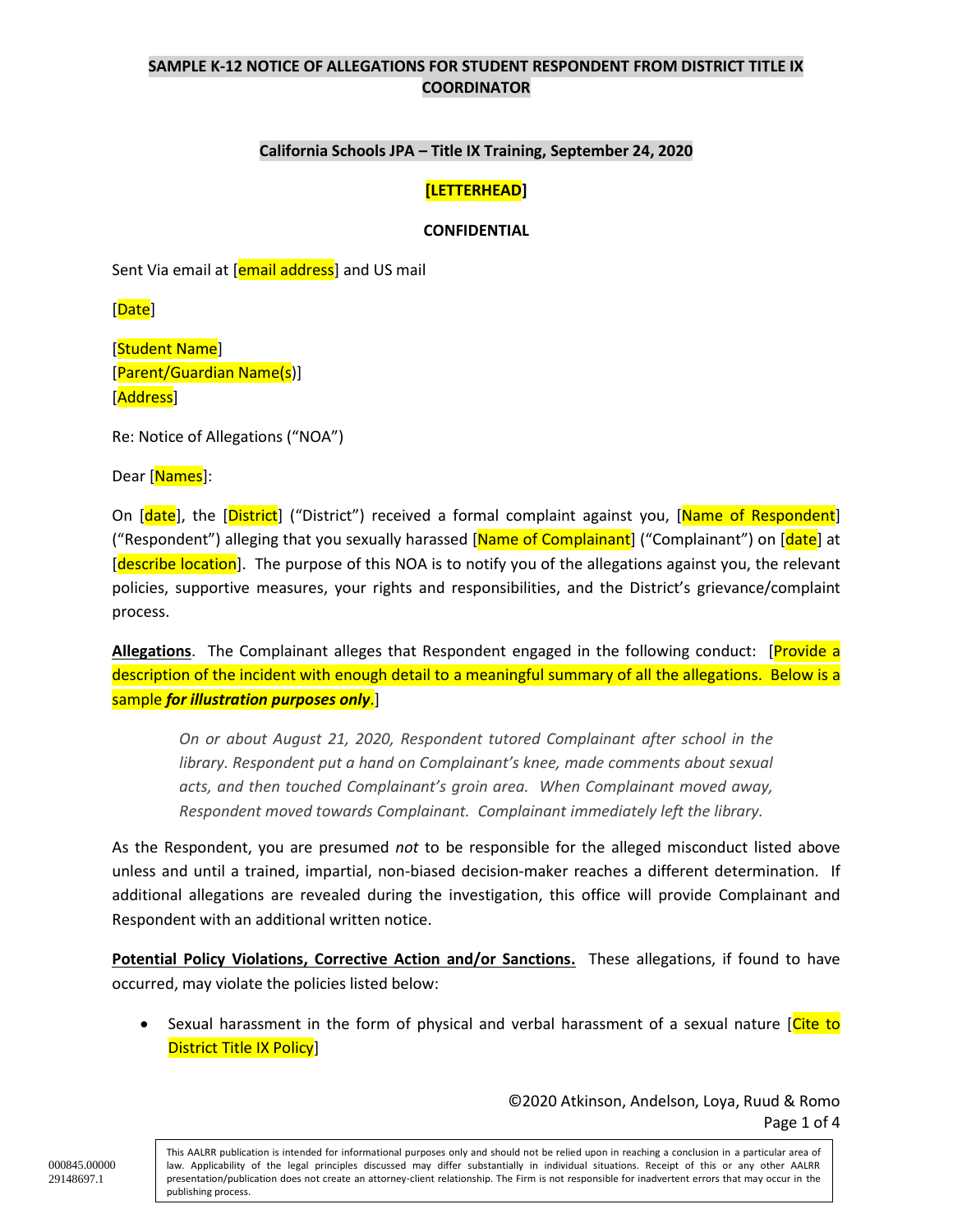- An attempted or actual forcible sexual offense as defined under Title IX [Cite to District Title IX Policy]
- Sexual harassment as a cause for suspension and expulsion [Cite to District Student Discipline Policy]
- Sexual battery as a cause for suspension and expulsion [Cite to District Student Discipline Policy]

If found responsible for the alleged misconduct, Respondent may be subject to corrective action and sanctions up to and including a behavior contract, no contact orders, suspension, expulsion, involuntary transfer and/or other disciplinary or corrective measures. [List all potential corrective actions under District's policies and practices.]

**Supportive Measures.** As discussed, we agreed to provide you with the following supportive measures during the complaint process. [List and describe the supportive measures.] If at any time, these supportive measures need adjustment or you feel you need additional support, please contact my office as soon as possible.

**Rights and Responsibilities**. During this complaint process, the Respondent is presumed *not* to be responsible for the alleged misconduct unless and until a trained, impartial, non-biased decision-maker reaches a different determination. The decision-maker will not make a determination of responsibility until after an investigation where the Complainant and Respondent will be given an opportunity during the review and comment period to review all directly related and/or relevant evidence obtained during the investigation.

The Complainant and Respondent may each have an advisor of their choice, who may be, but is not required to be an attorney. The advisor may be present for any meeting, interview, or hearing during this complaint process, and the advisor may inspect and review any evidence obtained as part of the investigation. The advisor may assist with any written question and/or written cross-examination process.

The District prohibits the Complainant, Respondent and any witness from knowingly making false statements or knowingly submitting false information during the complaint process. [Cite to applicable District policy.]

**Investigation Process.** The District has assigned an Investigator, [Name of Investigator], to investigate the sexual harassment allegations reported by Complainant.

This investigation will be conducted in a timely, thorough and impartial manner. The Investigator intends to interview the Complainant, relevant witnesses, and Respondent in a discrete and confidential manner. Disclosure of facts and allegations by the Investigator to persons interviewed will be limited to what is reasonably necessary to complete a fair and thorough investigation. You may bring an advisor of your choice, such as a parent, support person, or attorney to your interview or related meetings. The Investigator will keep Complainant and Respondent informed of the progress of this investigation.

> ©2020 Atkinson, Andelson, Loya, Ruud & Romo Page 2 of 4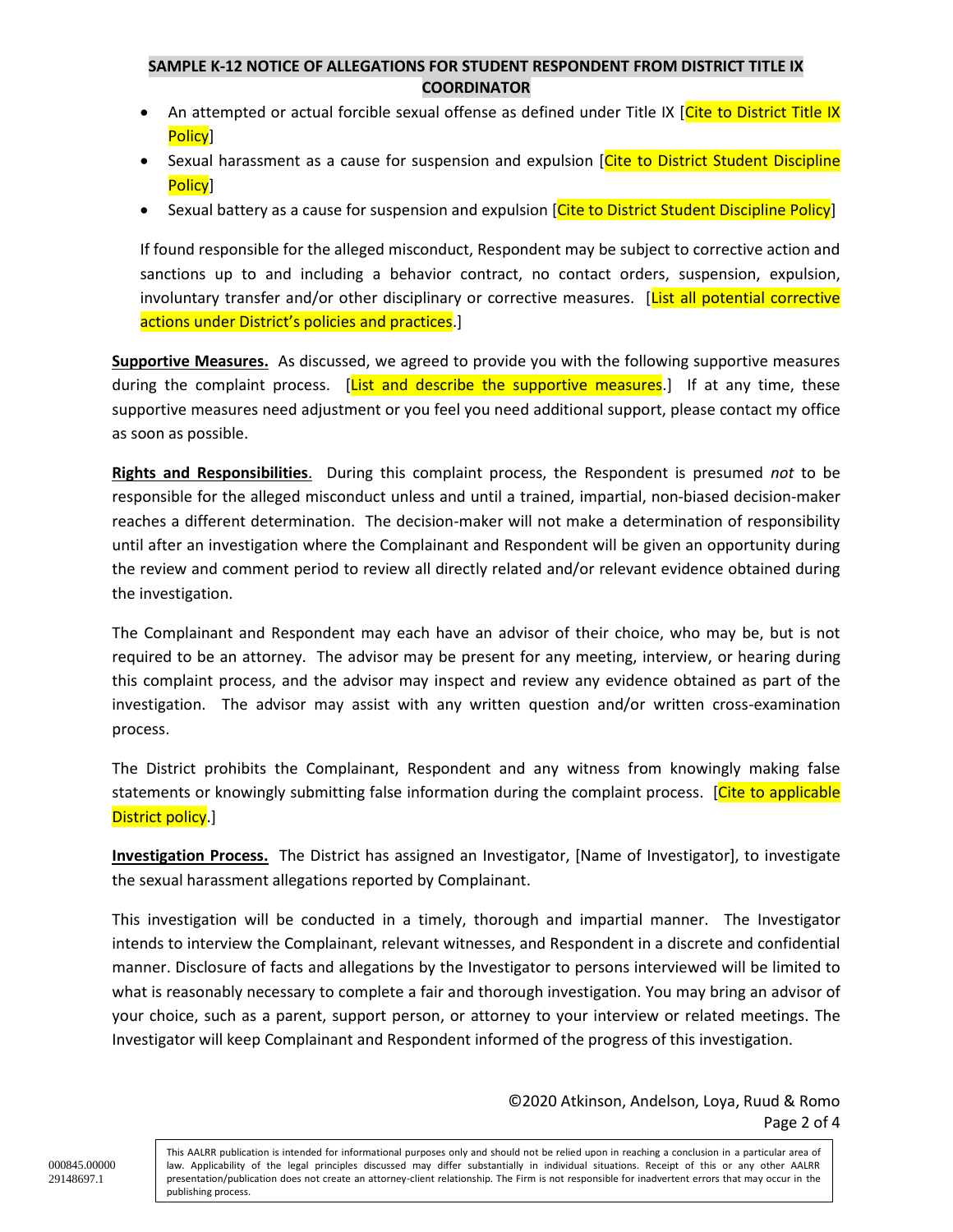The Investigator will also review any documents and other information relevant to the allegations. If you have any materials that you believe may be relevant to this investigation that you have not already submitted to the District, please send those to me or give copies to the Investigator during your upcoming interview, (e.g., emails, texts, instant messages, photos, social media postings, videos, notes or other documents). However, if you have photos or videos involving nudity or sexual activity of minors, please do not forward those to us at this time. The District may need to take certain precautions before viewing such materials. The Investigator may, however, ask you to recount what you observed to be contained in the relevant photo or video material. During the investigation, Investigator will inspect the evidence and assess the relevance, weight and credibility of the information provided. Please note, you must not tamper with or alter any evidence, and you must not tamper with or attempt to alter any witness testimony.

Prior to completing the investigation report, the Investigator will send to the Complainant and Respondent (and their respective advisors, if any) the evidence that has been gathered, likely in the form of a confidential Draft Report of Evidence. You and your advisor may inspect and review evidence and will have at least 10 days to submit a written response.

After reviewing any written responses, the Investigator will prepare a confidential Investigative Report that fairly summarizes the relevant evidence, and the Investigative Report will be forwarded to the Complainant and Respondent (and their respective advisors, if any.) Complainant and Respondent will both have at least 10 days to submit another written response regarding the Investigative Report.

**Decision-Maker and Determination of Responsibility.** After the parties' review and comment period, the District will assign a trained, unbiased Decision-Maker, who is not the Title IX Coordinator or the investigator. Before the Decision-Maker reaches a determination regarding responsibility, the Complainant and Respondent will have the opportunity to submit written, relevant questions that a party wants the Decision-Maker to ask of another party or witness. The Decision-Maker will provide Complainant and Respondent with the answers, and allow for additional, limited follow-up questions from Complainant and Respondent. The Decision-Maker must explain any decision to exclude a question as not relevant.

After considering the Investigative Report and the answers to the written questions, the Decision-Maker will issue a written determination regarding responsibility. The Decision-Maker will make findings of fact, reach conclusions, explain the rationale, and determine whether policy has been violated based on a preponderance of the evidence standard (i.e. "it is more likely than not the allegation occurred or did not occur"). The Decision-Maker may also make recommendations for any sanctions against the Respondent or remedies for the Complainant, if applicable. The District will send the Complainant and Respondent a written decision, sometimes called a Notice of Outcome. The Notice of Outcome will explain how each party can file an appeal. If a finding is made that Respondent has not violated the District's policies, then the investigation will be closed, but the Complainant may still receive Supportive Measures.

> ©2020 Atkinson, Andelson, Loya, Ruud & Romo Page 3 of 4

This AALRR publication is intended for informational purposes only and should not be relied upon in reaching a conclusion in a particular area of law. Applicability of the legal principles discussed may differ substantially in individual situations. Receipt of this or any other AALRR presentation/publication does not create an attorney-client relationship. The Firm is not responsible for inadvertent errors that may occur in the publishing process.